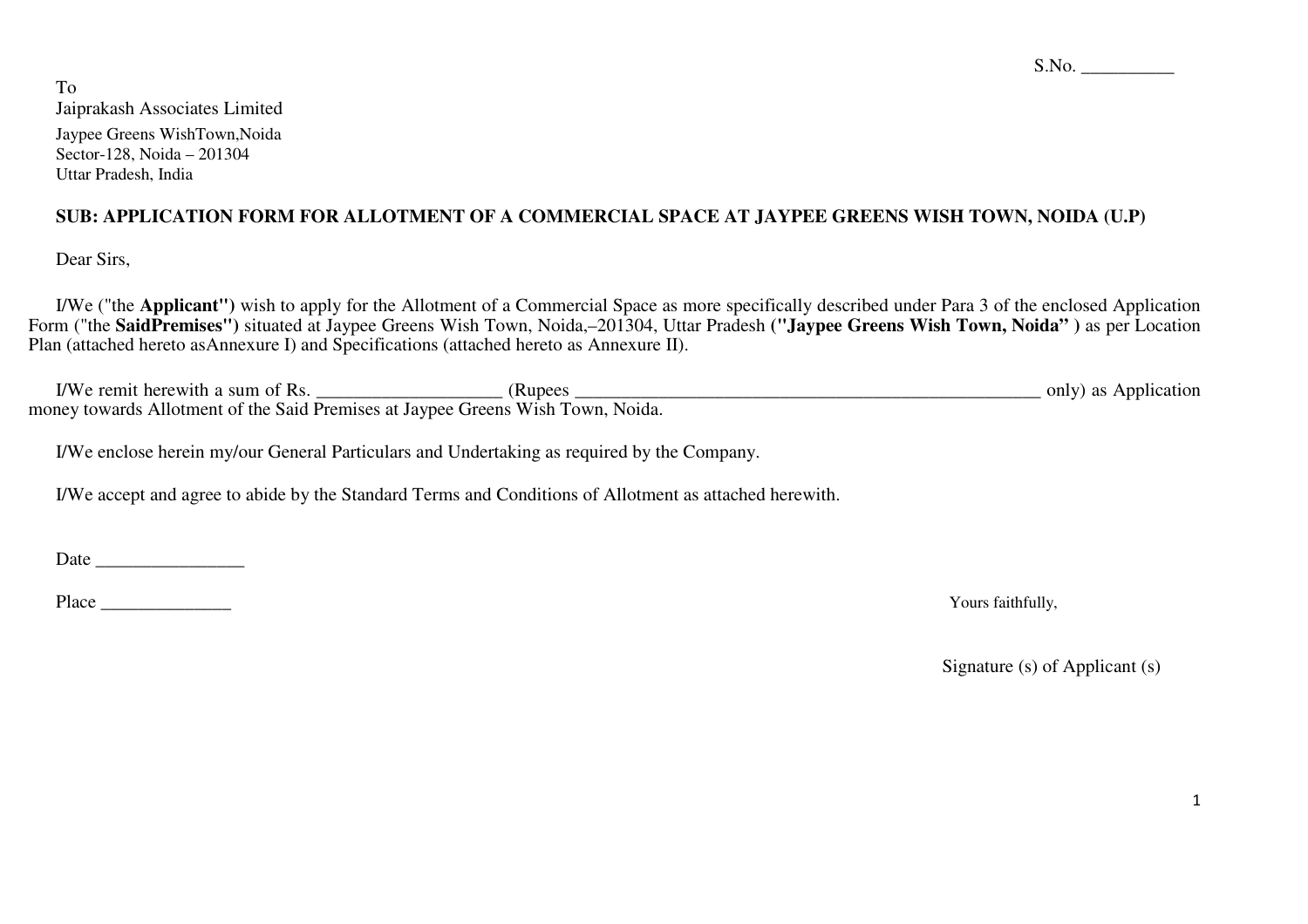# **GENERAL PARTICULARS**

## **Please Note:**

- Application Form must be completed in full in BLOCK LETTERS in English language. Application Form, which is not complete in every **1.**respect, as given herein below is liable to be rejected. Application Form with any cutting/overwriting, not authenticated properly by the Applicant is liable to be rejected.
- In case of more than two joint Applicants similar details of all the remaining Applicants be attached. 2.
- 3.A copy of PAN card, address proof and other documents pertaining to all the Applicants be attached.

#### **1.SOLE/FIRST APPLICANT**

| $S/W/D$ of . The subset of the set of the set of the SNM and SNM and SNM and SNM and SNM and SNM and SNM and SNM and SNM and SNM and SNM and SNM and SNM and SNM and SNM and SNM and SNM and SNM and SNM and SNM and SNM and SN    |  | Affix passport  |
|------------------------------------------------------------------------------------------------------------------------------------------------------------------------------------------------------------------------------------|--|-----------------|
| Profession. 1990 besignation best and the first/sole of the first/sole                                                                                                                                                             |  | size photograph |
| Residential Status: Resident / Non-Resident / Foreign National of Indian Origin. Date of Birth/Incorporation                                                                                                                       |  | Applicant       |
|                                                                                                                                                                                                                                    |  |                 |
| Address (Residential for individuals and Registered for other entities)<br>and the entities (Residential for individuals and Registered for other entities)<br>and the entities (Parameter and the entity of the entity of the ent |  |                 |
|                                                                                                                                                                                                                                    |  |                 |
|                                                                                                                                                                                                                                    |  |                 |
|                                                                                                                                                                                                                                    |  |                 |
| Bank Details: Bank Name and Address: New York 1988. The Second Line of the Second Line of the Second Line of the Second Line of the Second Line of the Second Line of the Second Line of the Second Line of the Second Line of     |  |                 |
| Account No.                                                                                                                                                                                                                        |  |                 |

\_\_\_\_\_\_\_\_\_\_\_\_\_\_\_\_\_\_\_\_\_\_\_\_\_\_ Signature of Sole/First Applicant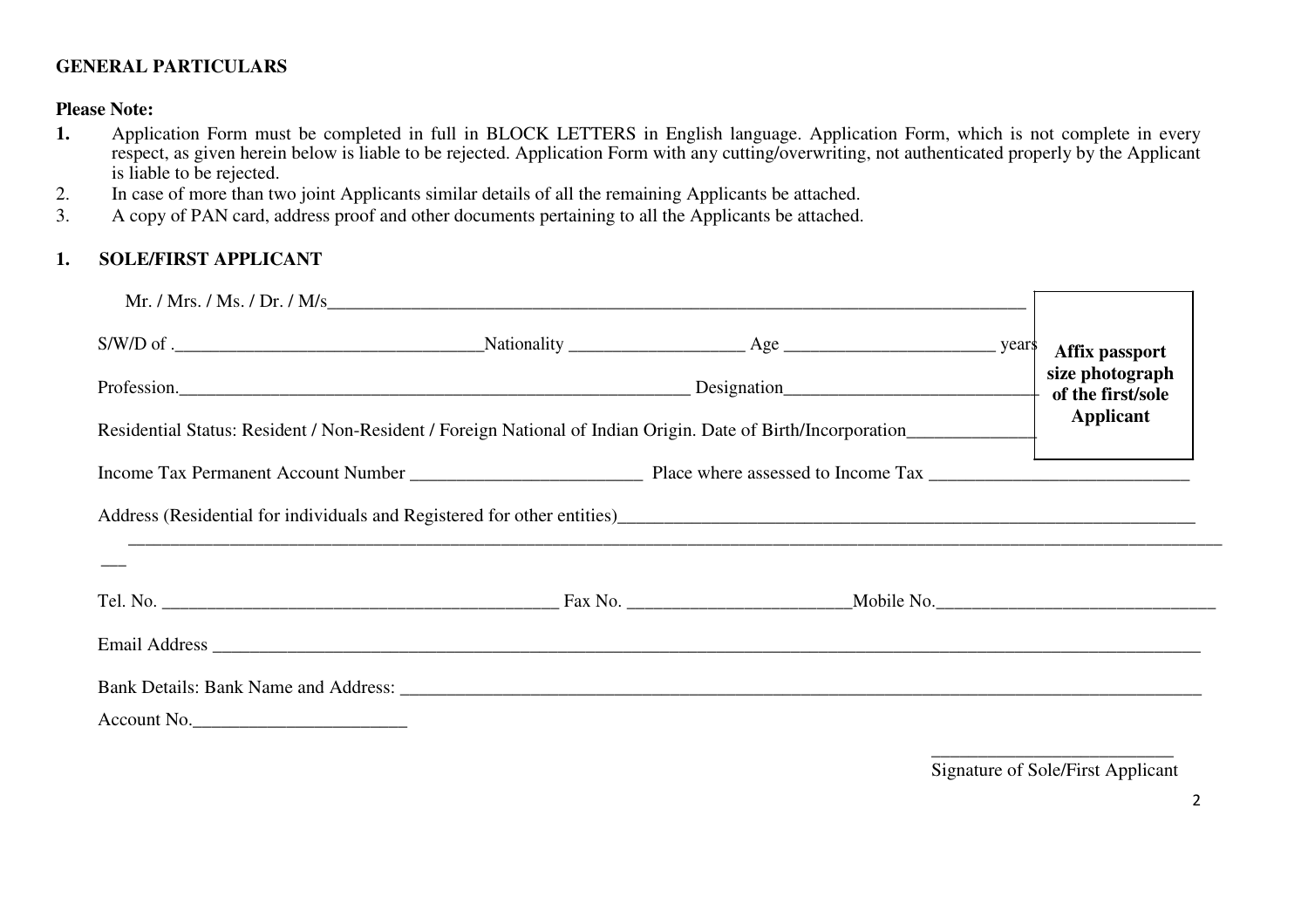# **SECOND APPLICANT**

|  |  | Affix passport                   |
|--|--|----------------------------------|
|  |  | size photograph<br>of the Second |
|  |  | Applicant                        |
|  |  |                                  |
|  |  |                                  |
|  |  |                                  |
|  |  |                                  |
|  |  |                                  |
|  |  |                                  |
|  |  |                                  |
|  |  |                                  |

Signature of Second Applicant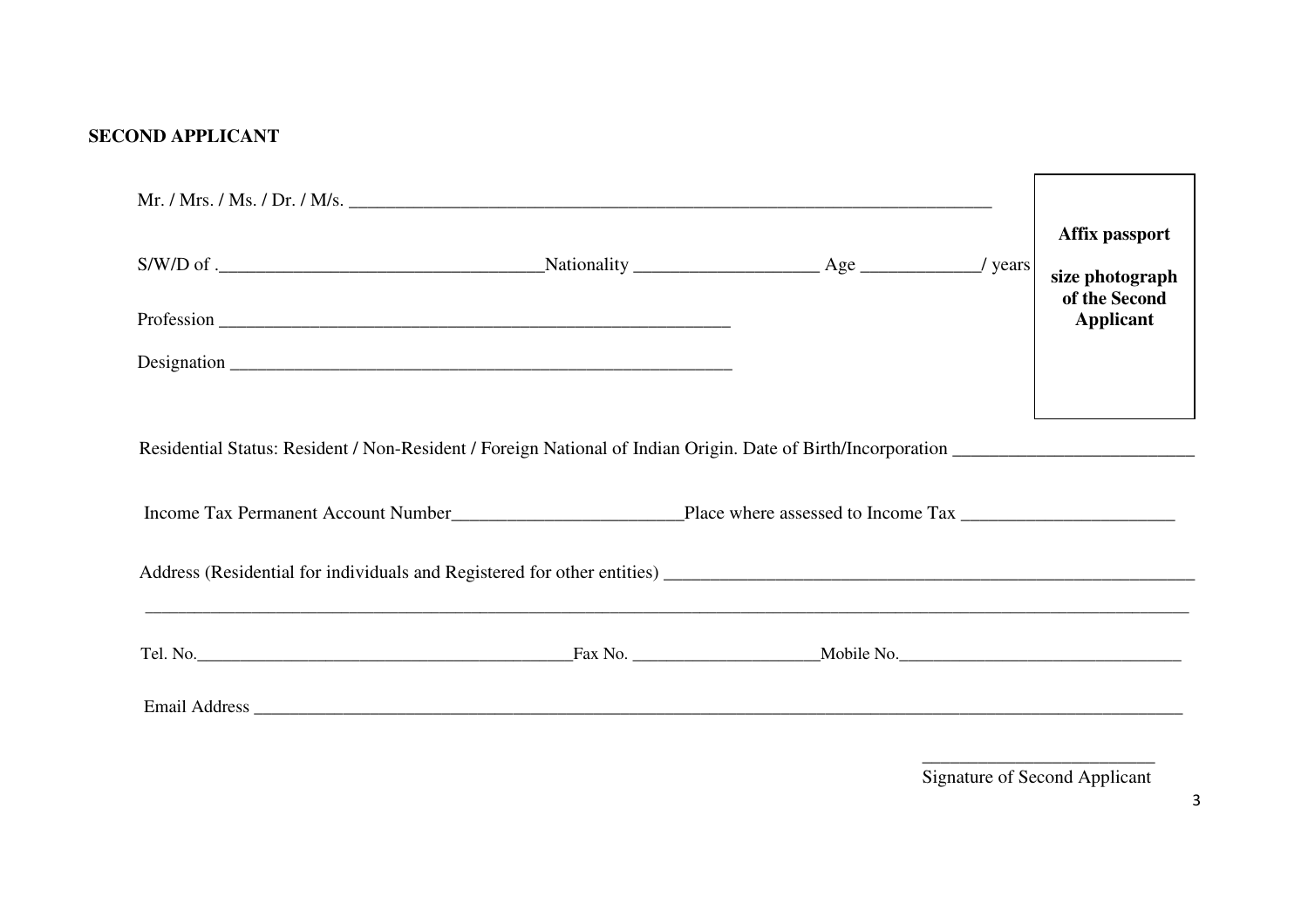#### **3.DETAILS OF THE SAID PREMISES APPLIED FOR**

**4.**

**5.**

| S. No             | <b>Particulars</b>                                                                                                                                                                                                | Choice #1 | Choice #2                                                                                                                                                                                                                     |
|-------------------|-------------------------------------------------------------------------------------------------------------------------------------------------------------------------------------------------------------------|-----------|-------------------------------------------------------------------------------------------------------------------------------------------------------------------------------------------------------------------------------|
| i.                | Unit Applied For                                                                                                                                                                                                  |           |                                                                                                                                                                                                                               |
| $\overline{ii}$ . | Covered Area in                                                                                                                                                                                                   |           |                                                                                                                                                                                                                               |
|                   | a) Sq.mtrs (appox)                                                                                                                                                                                                |           |                                                                                                                                                                                                                               |
|                   | b) Sq.ft (appox)                                                                                                                                                                                                  |           |                                                                                                                                                                                                                               |
| iii.              | Super Area in                                                                                                                                                                                                     |           |                                                                                                                                                                                                                               |
|                   | a) Sq.mtrs (appox)                                                                                                                                                                                                |           |                                                                                                                                                                                                                               |
|                   | b) Sq.ft (appox)                                                                                                                                                                                                  |           |                                                                                                                                                                                                                               |
| iv.               | Total Sales Consideration (TSC) proposed for Premise                                                                                                                                                              |           |                                                                                                                                                                                                                               |
|                   | $(Rs \text{ in } lacs)^*$                                                                                                                                                                                         |           |                                                                                                                                                                                                                               |
|                   | Proposed End Usage for Premise                                                                                                                                                                                    |           |                                                                                                                                                                                                                               |
| $V_{\bullet}$     | *The proposed Total Sales Consideration (TSC) as offered by the applicant shall not be less than the minimum TSC for that particular premise as mentioned in the infopack.<br><b>PAYMENT OF APPLICATION MONEY</b> |           |                                                                                                                                                                                                                               |
|                   |                                                                                                                                                                                                                   |           |                                                                                                                                                                                                                               |
|                   |                                                                                                                                                                                                                   |           |                                                                                                                                                                                                                               |
|                   |                                                                                                                                                                                                                   |           |                                                                                                                                                                                                                               |
|                   | <b>SALE CONSIDERATION</b>                                                                                                                                                                                         |           |                                                                                                                                                                                                                               |
|                   | (To be filled up upon allocation of the unit)<br>a) Basic Sale Price                                                                                                                                              |           |                                                                                                                                                                                                                               |
|                   | b) Additional Charges, if any $(i)$ : Rs.                                                                                                                                                                         |           |                                                                                                                                                                                                                               |
|                   |                                                                                                                                                                                                                   |           | Dated and the state of the state of the state of the state of the state of the state of the state of the state of the state of the state of the state of the state of the state of the state of the state of the state of the |
|                   |                                                                                                                                                                                                                   |           |                                                                                                                                                                                                                               |

**Note:** Applicable Service Tax shall be payable extra.

Signature(s) of Applicant(s)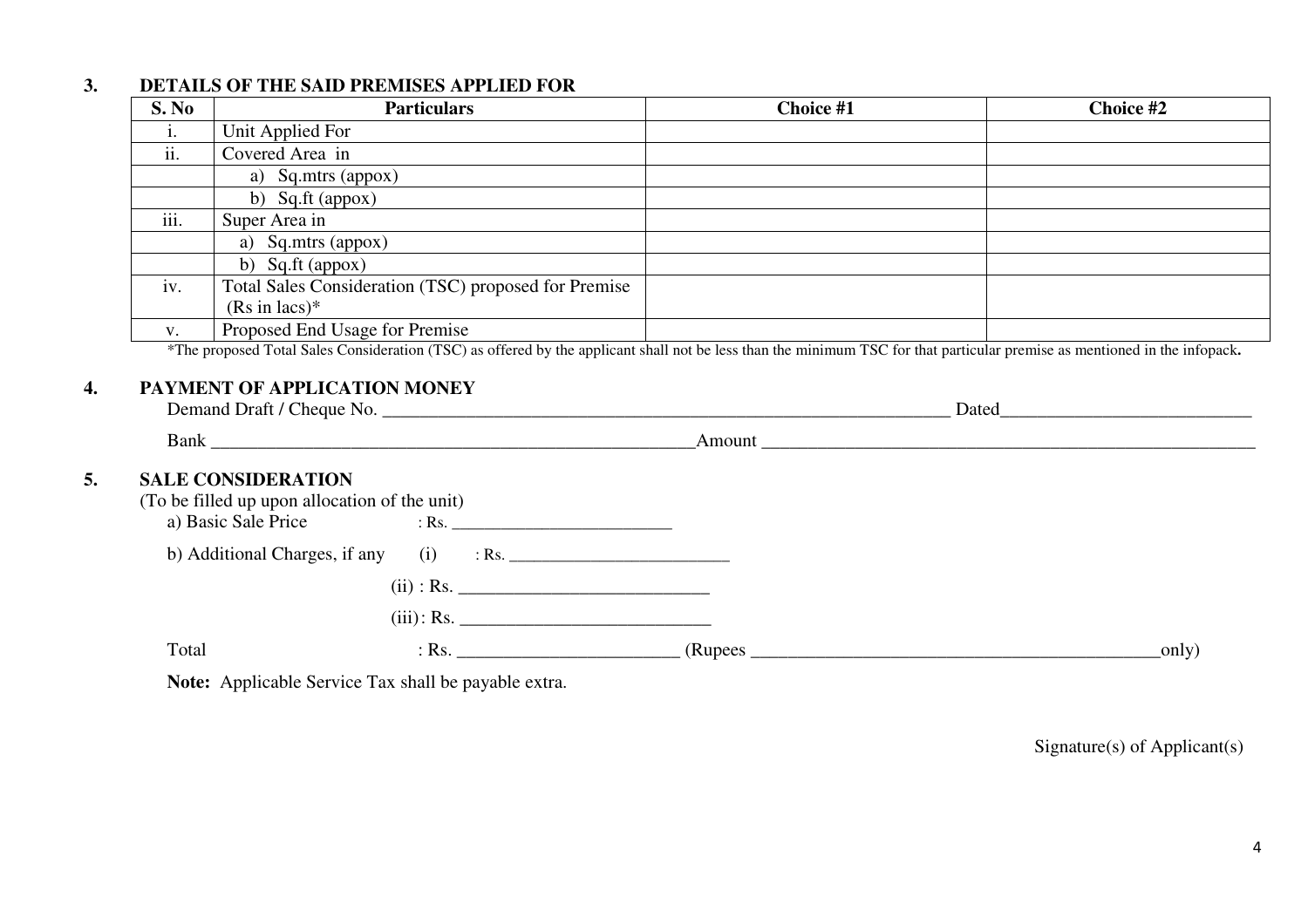#### **6.EARNEST MONEY** (15% of total Sale Consideration)

Rs. CRupees CRUpees CRUPEER (Rupees CRUPEER And The CRUPEER And The CRUPEER And The CRUPEER And The CRUPEER AND THE CRUPEER AND THE CRUPEER Only)

# **7. PAYMENT PLAN OPTION (**Please indicate your payment option *()*

- A Installment Linked Payment Plan
- B Partial Down Payment Plan

## **8**. **DELIVERY PERIOD**

The possession of the Said Premises is expected to be offered within 6 months from the date of Allotment.

- **9.** The Allottee shall also pay towards maintenance, the following to the Company upon offer of possession of the Said Premises:
	- (a) MAINTENANCE DEPOSIT (Refundable): The interest free Maintenance Deposit @ Rs.\_\_\_\_\_\_/- per sq.mtr (Rs.\_\_\_\_\_\_\_/- per sq.ft) of Super Area.
	- (b) MAINTENANCE ADVANCE: Maintenance Charges for  $1<sup>st</sup>$  year (along with Service Tax thereon)

# **10. LIMITED COMMON AREAS**

Reserved Car Parking slots: \_\_\_\_\_\_\_\_\_\_\_\_\_\_\_\_\_\_\_\_

Signature(s) of Applicant(s)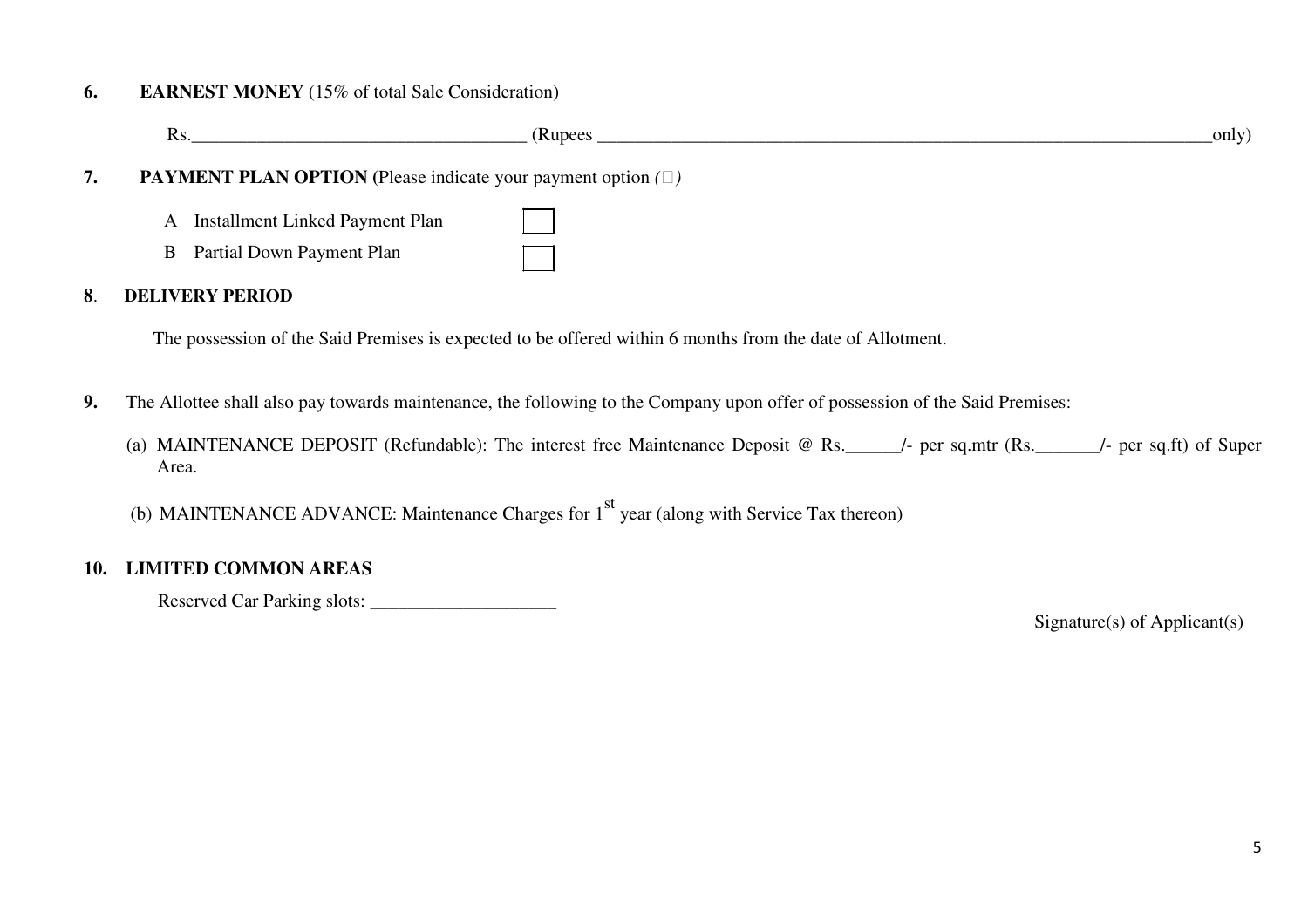## **11. BROKER DETAILS**

In case the application for allotment is made by the applicant through his agent (broker) the name of the broker be mentioned here. If not, please mention

"Direct".

**(Signature of the Broker with Stamp)**

**Note:** Payments to be made only through A/cPayee Cheque (s) / Demand Draft (s) drawn in favour of "**JAIPRAKASH ASSOCIATES LIMITED**

Date \_\_\_\_\_\_\_\_\_\_\_\_\_\_

Yours faithfully,

Place  $\Box$ 

Signature (s) of Applicant (s)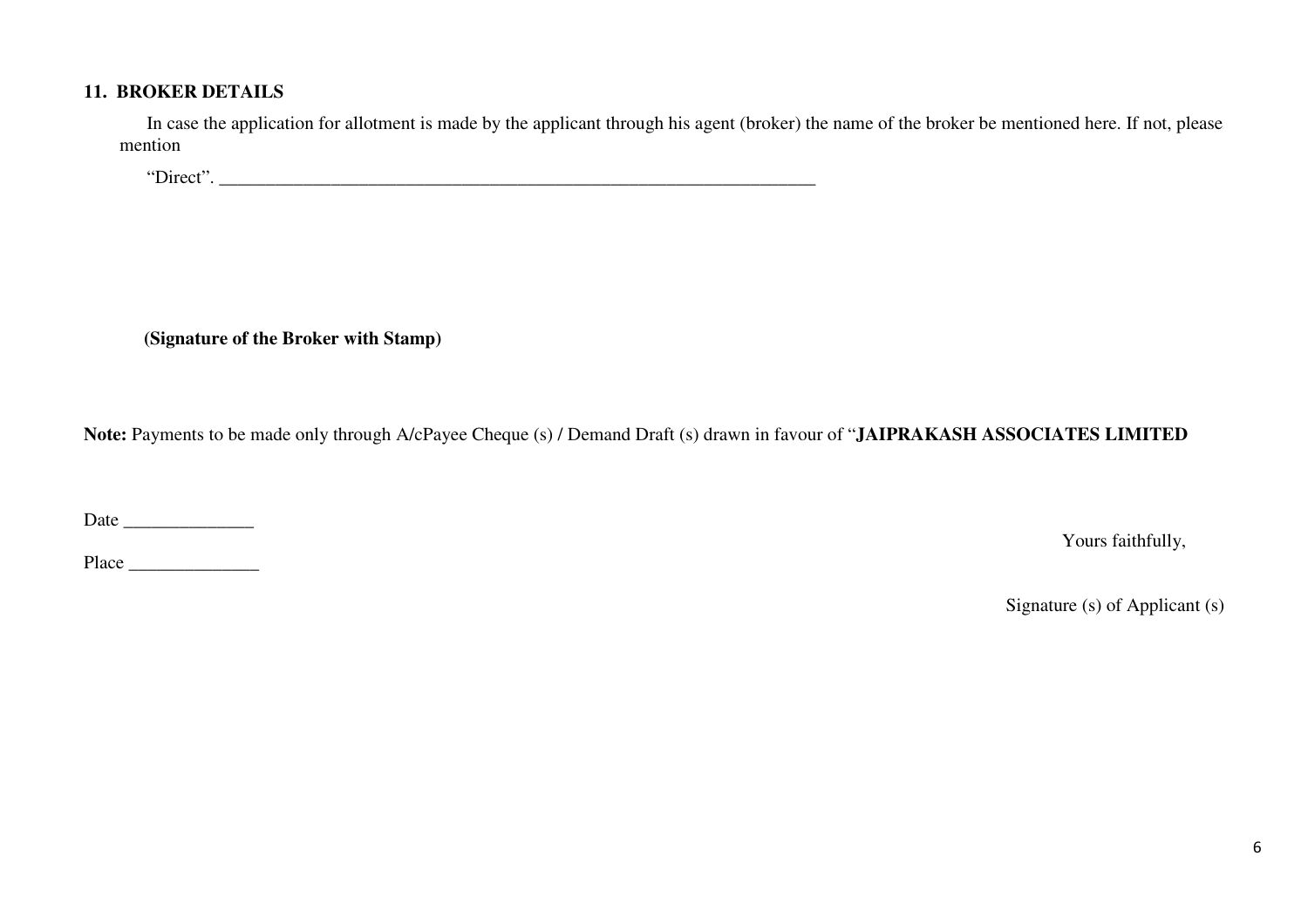# **UNDERTAKING**

- 1. I/ We, subject to the acceptance by the Company of my/our application for the Said Premises, undertake to abide by the terms and conditions of Allotment as laid down in the Standard Terms and Conditions enclosed herewith and as prescribed by Jaiprakash Associates Ltd. **(Company**) from time to time.
- 2. In the event of the Company agreeing to allot the Said Premises to me / us, I/we agree to pay further Sale Consideration and all other dues as stipulated in the Application Form / Allotment Letter / the payment plan in accordance with the Standard Terms and Conditions to Company failing which the Company may cancel the Allotment and can forfeit the Earnest Money paid by me/us.
- 3. I/We have clearly understood that notwithstanding the fact that the Company may have issued an acknowledgment of having received my/our application and / or application money, I/we do not become entitled to claim any right of Allotment of the Said Premises.
- 4. I/We am/are aware that the Company is developing the Sub-Project on behalf of Jaypee Infratech Limited (JIL) on the Sub-Project Land being part of the Leased Lands (admeasuring about 1145.59 acres) in Jaypee Greens Wish Town, Noida, the lease hold rights of which are held by JIL as granted by the Yamuna Expressway Industrial Development Authority (YEA) through various Lease Deeds. I/We understand that the enjoyment of Said Premises is subject to the terms of the Lease Deeds.
- 5. I/We have seen and understood the Application process including the bidding process, scheme of development, plans and other documents pertaining to Jaypee Greens Wish Town, Noida and I/we also agree to abide by all the terms and conditions of NOIDA/YEA or any other related statutory/ civic authority.
- 6. I/We undertake that I/we shall execute the instrument for transfer of rights, title and interest in the Said Premises as prescribed by law from the Company in my / our favour and in the form, substance and manner and within such period as prescribed by the Company.
- 7. I/We understand that I/we have all the rights to decide to send my/our request for allotment of the Said Premises either directly to the Company or through my/our agent (Broker). I/We also understand and undertake that in case I/we exercise my/our such right and decide to send the application for allotment of the Said Premises through any of my/our agent (Broker), then I/we shall keep all terms between me/us and my/our agent (Broker) strictly bilateral without any involvement of the Company.
- 8. I/We the Applicant(s) do hereby declare that my/our application for Allotment of Said Premises to the Company is valid for 60 days from the date of this Application, and that the above particulars/information given by me/us are true and correct to the best of my/our knowledge. In case the Allotment is not made by the Company within the aforesaid 60 days, I/we the Applicants will be entitled to refund of the Application Money upon a written request made to the Company either on (a) the expiry of the 60 days period as aforesaid; or (b) written rejection by the Company of my/our Application for Allotment, whichever is earlier.
- 9. I/We also declare that refund of any money at any stage, by Company to me/us shall be made by Cheque/DD drawn in favour of the Sole/First Applicant and payable into the bank account mentioned in the Application Form. I/we undertake that any money refunded by the Company in the above manner shall be construed as my/our acceptance of the same.

Yours Faithfully

Date \_\_\_\_\_\_\_\_\_\_\_\_\_\_\_\_\_\_\_\_\_

Place \_\_\_\_\_\_\_\_\_\_\_\_\_\_\_\_\_\_\_\_\_

Signature(s) of Applicant(s)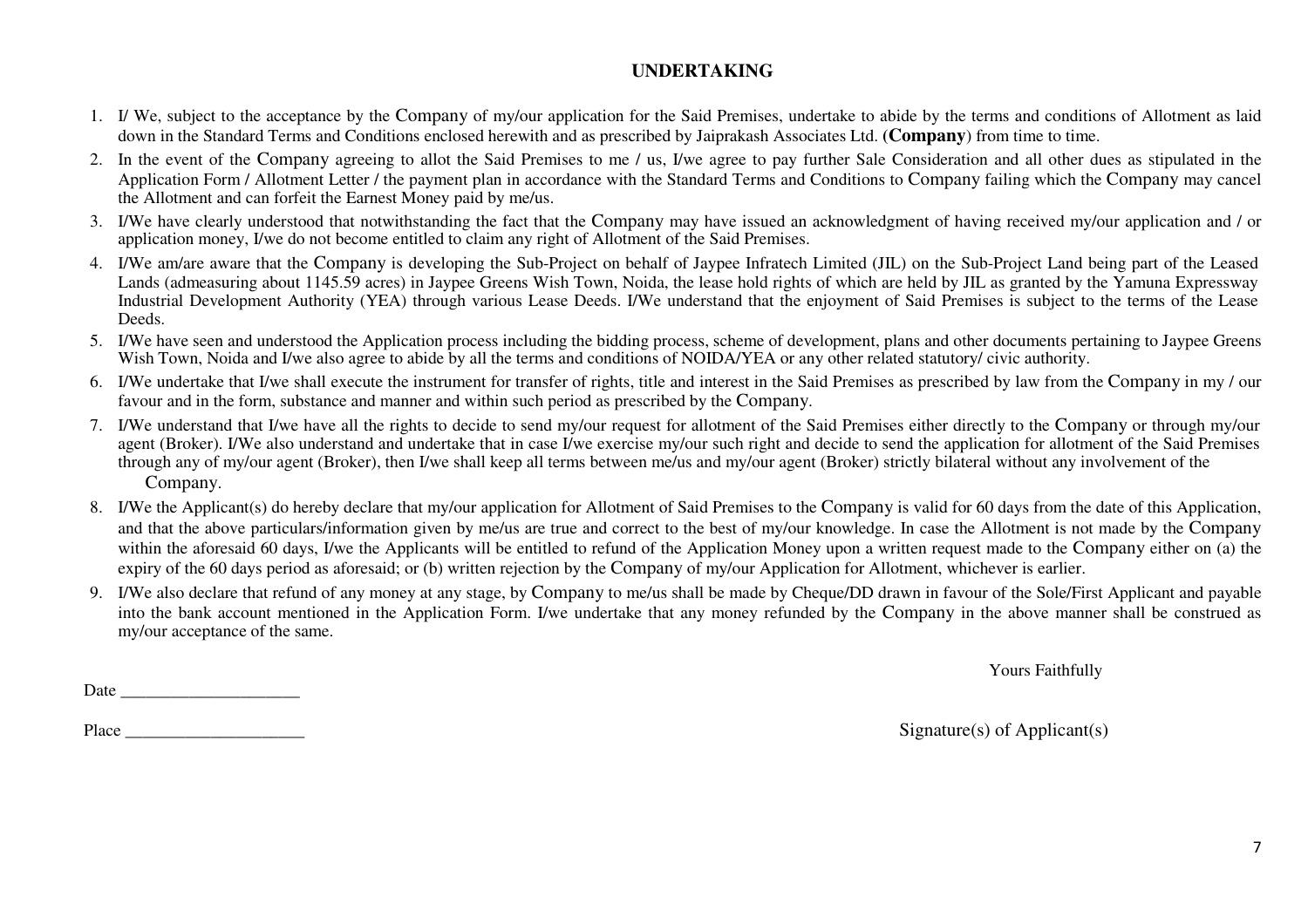# FOR OFFICE USE ONLY

| <b>ACCEPTED / REJECTED</b><br>1.                                                |       |         |  |             |
|---------------------------------------------------------------------------------|-------|---------|--|-------------|
| 2.                                                                              |       |         |  |             |
|                                                                                 |       |         |  |             |
|                                                                                 |       |         |  |             |
| 5. Sale Consideration:                                                          |       |         |  |             |
| <b>Basic Sale Price</b>                                                         |       |         |  |             |
| Additional Charges, if any                                                      | (i)   |         |  |             |
|                                                                                 | (ii)  | $:$ Rs. |  |             |
|                                                                                 | (iii) |         |  |             |
| Total                                                                           |       |         |  | $_{}$ only) |
| PAYMENT PLAN OPTION: Installment Linked Payment Plan/ Partial Down Payment Plan |       |         |  |             |
| 6. LIMITED COMMON AREAS                                                         |       |         |  |             |
|                                                                                 |       |         |  |             |
|                                                                                 |       |         |  |             |
|                                                                                 |       |         |  |             |
|                                                                                 |       |         |  |             |
|                                                                                 |       |         |  |             |
|                                                                                 |       |         |  |             |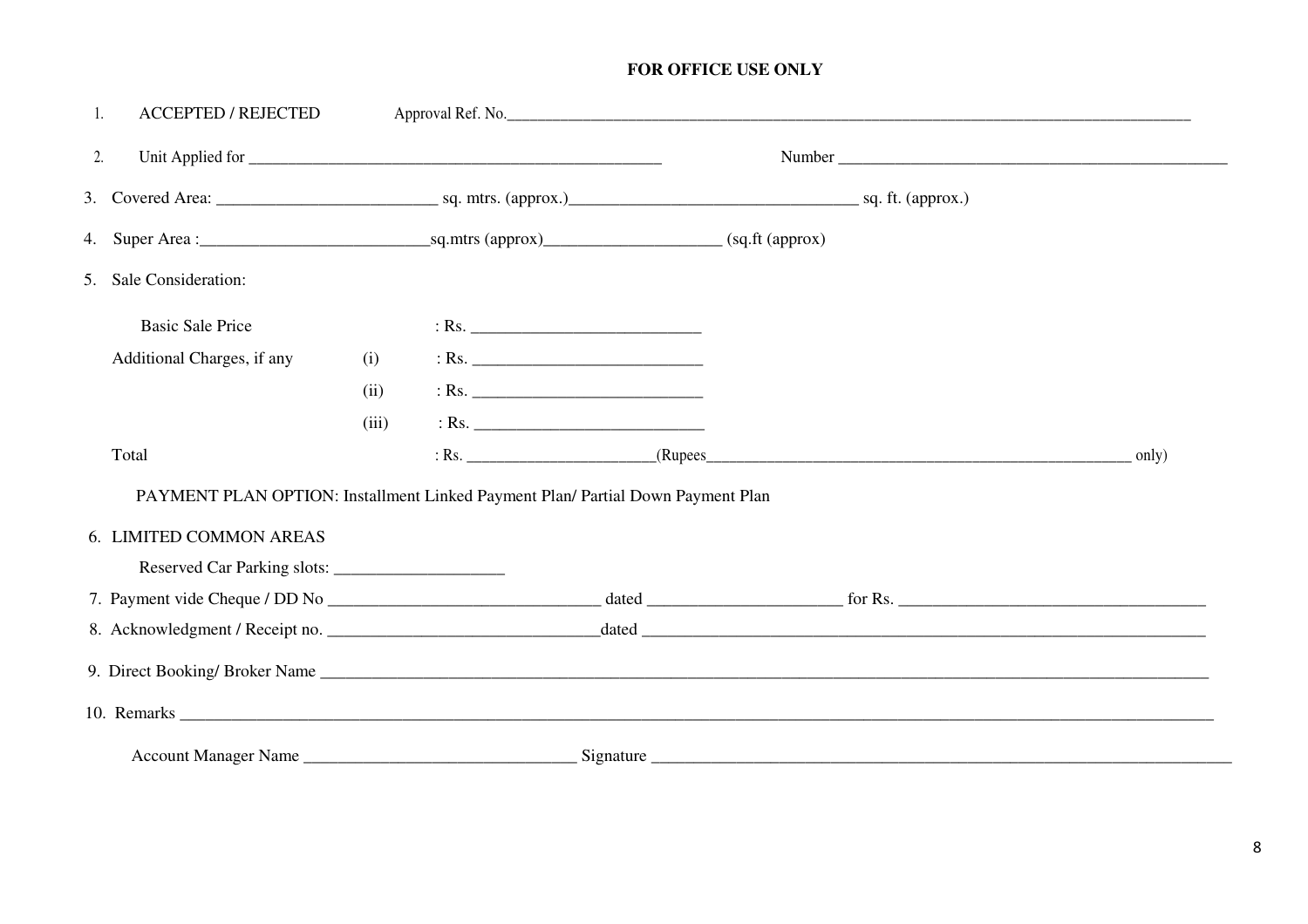### **STANDARD TERMS AND CONDITIONS OF ALLOTMENT OF A COMMERCIAL SPACE AT JAYPEE GREENS WISH TOWN, NOIDA**

The conditions mentioned herein below form a part of the Application Form. The application merely represents the Applicant's intention to acquire the Said Premises and shall not construe any acceptance of the application by the Company. Further, the undertakings contained in the Application Form also form part of these Standard Terms and Conditions mentioned hereunder.

### 1. **DEFINITIONS:**

**"Allottee"**means the Applicant(s) who has agreed to abide by these Standard Terms & Conditions and has been allotted the Said Premises by the Company atJaypee Greens Wish Town, Noida. The term "Allottee" shall, unless repugnant to the context or meaning thereof be construed to mean and include his/their, successors, executors and assigns;

**"Allotment"** means the allotment of the Said Premises to the Applicant, pursuant to his application to the Company and agreeing to abide by the StandardTerms & Conditions.

**"Applicant"** means a Person who has applied for Allotment of a unit in Jaypee Greens Wish Town, Noida;

**"Application Form"**means this application form for Allotment of a unit at Jaypee Greens Wish Town, Noida.

**"Common Areas"** means area under the entrance/exit/drive ways, common staircases, lift lobbies, circulation area, lift/plumbing/electrical shafts on eachfloor, passages, corridors, lobbies, pump room, blower room, service floor, service/maintenance areas, refuge areas, stilts, canopy, covered porch, common pantries, mumty, machine room, meter room, electric sub-station, common toilets, underground water tank(s), overhead water tank(s) etc, if any, and other common use areas within the building(s) for a particular Sub-Project.

**"Common Areas & Facilities"** means Common Areas, common services such as internal roads, parks, gardens, walking areas etc. and other open areaswithin the Sub-Project Land.

**"Covered Area"** means exclusive area of the Said Premises including (a) total area under the periphery walls, columns, balconies, cupboards, shafts at eachfloor and (b) 50% area of exclusive open-to-sky terraces (if any) and walls common with other premises adjoining the Said Premises.

**"Company"** means Jaiprakash Associates Limited, a public limited company incorporated under the Companies Act, 1956 and having its registered office atSector – 128, NOIDA 201304 (U.P.) and shall, unless repugnant to or inconsistent with the context, be construed to mean and include its successor-in-interest and permitted assigns;

**"Earnest Money"** means the amount equal to 15% of Sale Consideration as specified in the Application Form and Allotment Letter and forms part of theSale Consideration;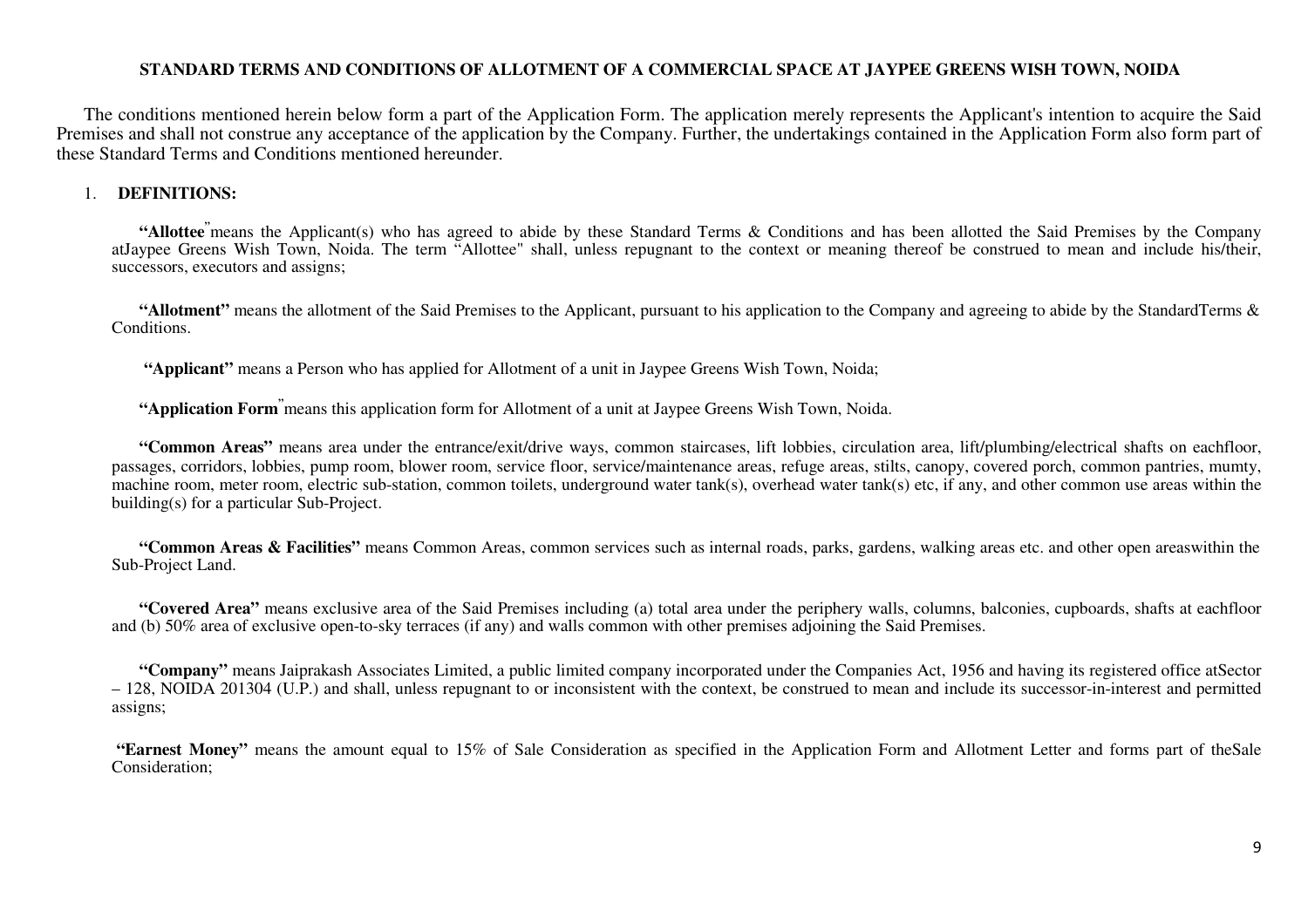**Indenture of Conveyance** shall have the meaning ascribed to it in Clause 2.2 hereof; **"**

**"Independent Areas"** means the areas within the Sub- Project Land which are not included in the Common Areas and the Limited Common Areas and maybe dealt with by the Company without any interference of any Commercial Space Owner/ Applicant/ Allottee.

**"Jaypee Greens Wish Town, Noida**  shall mean Leased Lands situated in Sectors 128,129,131,133 & 134 Noida, U.P. admeasuring approx1145.59acres,leased by the Yamuna Expressway Industrial Development Authority (YEA) to JIL in terms of the Concession Agreement for Yamuna **"**Expressway;

**"JIL"** meansJaypee Infratech Ltd.**,**a public limited company incorporated under the Companies Act, 1956 and having its registered office at Sector– 128,NOIDA 201304 (U.P.) and shall, unless repugnant to or inconsistent with the context, be construed to mean and include its successor-in-interest and permitted assigns;

**"Lease Deeds"** mean and include the following lease deeds:-

- 1) Lease deed dated 28th February, 2003 in respect of 136.40 acres of land executed between the Taj Expressway Industrial Development Authority and Jaiprakash Industries Limited duly registered with the Sub-Registrar 3rd, NOIDA, Gautam Budh Nagar, in Book No. 1/373 at pages 39 – 72 at Sl. No. 1656 -1657 on 28.02.2003; Subsequently land measuring 23.4780 acres has been duly surrendered by Jaypee Infratech Ltd. in favour of YEA, duly registered with the Sub-Registrar 3rd, NOIDA vide Book No. 1/1165 at pages 395/414, at Sl. No. 3718 on 20.12.2007.
- 2) Lease deed dated 28th February, 2003 in respect of 32.59 acres of land executed between the Taj Expressway Industrial Development Authority and Jaiprakash Industries Limited duly registered with the Sub-Registrar 2nd, NOIDA, Gautam Budh Nagar in Book No. 1/1126 at pages 787 – 818 at Sl. No.

 1790 -1791 on 28.02.2003; Subsequently land measuring 8.5342 acres has been duly surrendered by Jaypee Infratech Ltd. in favour of YEA, duly registered with the Sub-Registrar 2<sup>nd</sup>, NOIDA, Gautam Budh Nagar, vide Book No. 1/1795 at pages 211/230, at Sl. No. 5490 on 20.12.2007.

- 3) Lease deed dated 17th April, 2003 in respect of 117.656 acres of land executed between the Taj Expressway Industrial Development Authority and Jaiprakash Industries Limited duly registered with the Sub-Registrar 3rd, NOIDA, Gautam Budh Nagar in Book No. 1/414 at pages 01 -40 at Sl. No. 5766 -5767 on 17.04.2003; Subsequently land measuring 1.13 acres has been duly surrendered by Jaypee Infratech Ltd. in favour of YEA, duly registered with the Sub-Registrar 3rd, Gautam Budh Nagar, vide Book No. 1,volume no.1974 at pages 177/206, at Sl. No. 2712 on 03.7.2010.
- 4) Lease deed dated 17th April, 2003 in respect of 57.91 acres of land executed between the Taj Expressway Industrial Development Authority and Jaiprakash Industries Limited duly registered with the Sub-Registrar 3rd, NOIDA, Gautam Budh Nagar in Book No. 1/414 at pages 41 – 70 at Sl. No. 5768 -5769 on 17.04.2003; Subsequently the land measuring 7.8766 acres & 1.2330 acres has been duly surrendered by Jaypee Infratech Ltd. in favour of YEA, duly registered with the Sub-Registrar 3rd, NOIDA vide Book No. 1/1165 at pages 377/ 394, at Sl. No. 3716 on 20.12.2007 and Book No. 1/1648 at pages 335/356, at Sl. No.2062 on 6.8.2009 respectively.
- 5) Lease deed dated 7th June, 2003 in respect of 55.765 acres of land executed between the Taj Expressway Industrial Development Authority and Jaiprakash Industries Limited duly registered with the Sub-Registrar 3rd, NOIDA, Gautam Budh Nagar in Book No. 1/430 at pages 1069 -1098 at Sl. No. 7472 -7473 on 07.06.2003;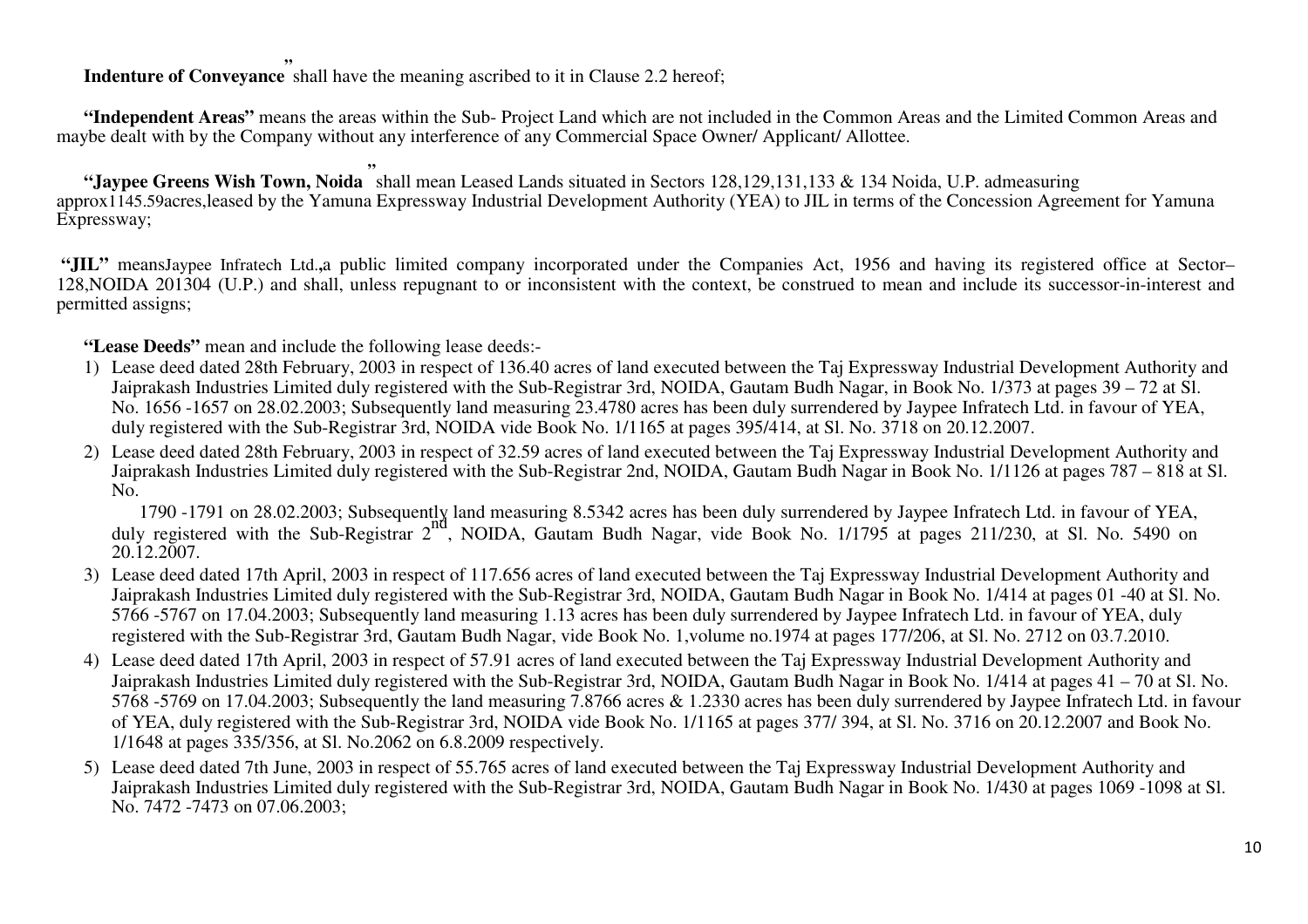- 6) Lease deed dated 3rd July, 2003 in respect of 45.206 acres of land executed between the Taj Expressway Industrial Development Authority and Jaiprakash Industries Limited duly registered with the Sub-Registrar 3rd, NOIDA, Gautam Budh Nagar in Book No. 1/453 at pages 391 –420 at Sl. No. 9725 -9726 on 03.07.2003; Subsequently land measuring 0.20 acres has been duly surrendered by Jaypee Infratech Ltd. in favour of YEA, duly registered with the Sub-Registrar 3rd, Gautam Budh Nagar, vide Book No. 1/1974 at pages 119/146, at Sl. No. 2710 on 3.7.2010.
- 7) Lease deed dated 3rd July, 2003 in respect of 43.082 acres of land executed between the Taj Expressway Industrial Development Authority and Jaiprakash Industries Limited duly registered with the Sub-Registrar 3rd, NOIDA, Gautam Budh Nagar in Book No. 1/453 at pages 421 -450 at Sl. No. 9728 -9729 on 03.07.2003; Subsequently the land measuring 2.9612 acres and 01.727 acres has been duly surrendered by Jaypee Infratech Ltd. in favour of YEA, duly registered with the Sub-Registrar 3rd, NOIDA vide Book No. 1/1165 at pages 377/ 396, at Sl. No. 3717 on 20.12.2007 and vide Book No. 1/1648 at pages 355/ 376, at Sl. No. 2063 on6.8.2009 respectively.
- 8) Lease deed dated 3rd July, 2003 in respect of 87.122 acres of land executed between the Taj Expressway Industrial Development Authority and Jaiprakash Industries Limited duly registered with the Sub-Registrar 3rd, NOIDA, Gautam Budh Nagar in Book No. 1/668 at pages 923 -956 at Sl. No. 5634 -5635 on 03.07.2003; Subsequently land measuring 0.08 acres has been duly surrendered by Jaypee Infratech Ltd. in favour of YEA, duly registered with the Sub-Registrar 3rd, Gautam Budh Nagar, vide Book No. 1/7868 at pages 205/236, at Sl. No. 1256 on 25.01.2011.
- 9) Lease deed dated 26th July, 2003 in respect of 21.770 acres of land executed between the Taj Expressway Industrial Development Authority and Jaiprakash Industries Limited duly registered with the Sub-Registrar 3rd, NOIDA, Gautam Budh Nagar in Book No. 1/458 at pages 49 - 74 at Sl. No. 10196 -10197 on 26.07.2003; Subsequently land measuring 0.42 acres has been duly surrendered by Jaypee Infratech Ltd. in favour of YEA, duly registered with the Sub-Registrar 3rd, Gautam Budh Nagar, vide Book No. 1/1974 at pages 147/176, at Sl. No. 2711 on 03.07.2010.
- 10) Lease deed dated 21st February, 2007 in respect of 16.500 acres of land executed between the Taj Expressway Industrial Development Authority and Jaiprakash Associates Limited duly registered with the Sub-Registrar, Gautam Budh Nagar in Book No. 1,volume no.1817,page no.266,document no. 2555 on 21.02.2007; Subsequently land measuring 3.71 acres has been duly surrendered by Jaypee Infratech Ltd. in favour of YEA, duly registered with the Sub-Registrar 3rd, Gautam Budh Nagar, vide Book No. 1/7868 at pages 97/128, at Sl. No. 1252 on 25.01.2011.
- 11) Lease deed dated 20<sup>th</sup> December, 2007 in respect of 42.85 acres of land executed between the Taj Expressway Industrial Development Authority and Jaypee Infratech Limited duly registered with the Sub-Registrar, Gautam Budh Nagar in Book No. 1,volume no. 2763 page no. 205/248,document no. 14281 on 20.12.2007;
- 12) Lease Deed dated 15<sup>th</sup> February 2008 in respect of 148.965 acres of land executed between the Yamuna Expressway Industrial Development Authority and Jaypee Infratech Limited duly registered with the Sub-Registrar-III, Noida, Gautam Budh Nagar, in Book no. 1, Volume No.2974, Page 309 to 356 Sl. No. 1965 on 16.02.2008; Subsequently land measuring 0.87 and 2.96 acres has been duly surrendered by Jaypee Infratech Ltd. in favour of YEA, duly registered with the Sub-Registrar III, Gautam Budh Nagar, vide Book No. 1/6991 at pages 359/388, at Sl. No. 17105 on 1.7.2010 and vide Book No. 1/7868 at pages 177/204, at Sl. No. 1255 on 25.01.2011.
- 13) Lease Deed dated 15<sup>th</sup> February 2008 in respect of 70.637 acres of land executed between the Yamuna Expressway Industrial Development Authority and Jaypee Infratech Limited duly registered with the Sub-Registrar sadar, Gautam Budh Nagar, in Book no. 1, Volume No. 2974, Page 273 to 308 Sl. No. 1964 on 16.02.2008.
- 14) Lease Deed dated 15<sup>th</sup> February 2008 in respect of 64.402 acres of land executed between the Yamuna Expressway Industrial Development Authority and Jaypee Infratech Limited duly registered with the Sub-Registrar II, Noida, Gautam Budh Nagar, in Book no. 1, Volume No. 1848, Page 435 to 470 Sl. No. 806 on 16.02.2008.
- 15) Lease Deed dated 15<sup>th</sup> February 2008 in respect of 16.457 acres of land executed between the Yamuna Expressway Industrial Development Authority and Jaypee Infratech Limited duly registered with the Sub-Registrar III, Noida, Gautam Budh Nagar, in Book no. 1, Volume No. 2974, Page 357 to 394 Sl. No. 1966 on 16.02.2008. Subsequently land measuring 0.17 acres has been duly surrendered by Jaypee Infratech Ltd. in favour of YEA, duly registered with the Sub-Registrar 3rd, Gautam Budh Nagar, vide Book No. 1/7868 at pages 129/160, at Sl. No. 1253 on 25.01.2011.
- 16) Lease Deed dated 15<sup>th</sup> May 2008 in respect of 164.388 acres of land executed between the Yamuna Expressway Industrial Development Authority and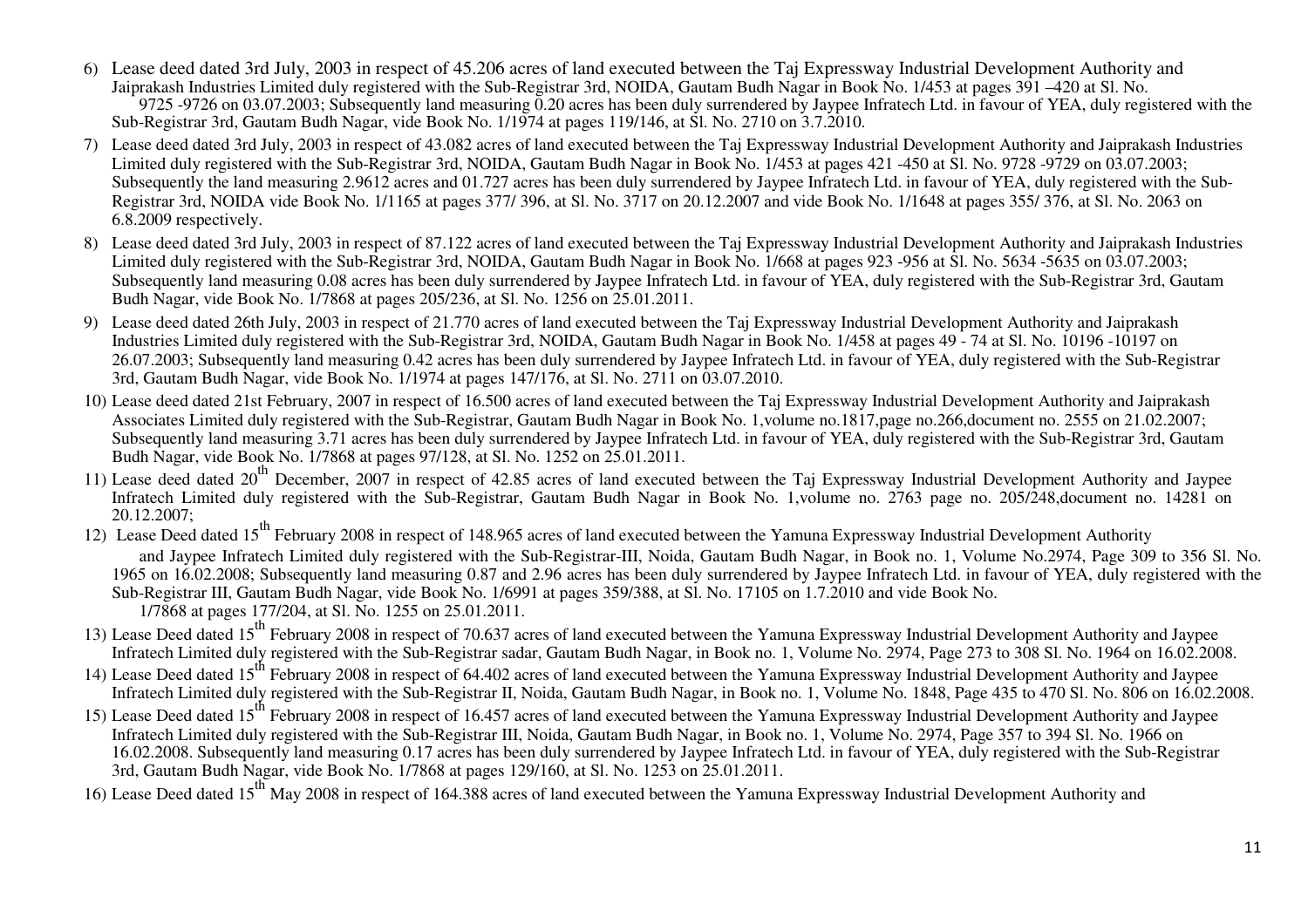Jaypee Infratech Limited duly registered with the Sub-Registrar Sadar, Gautam Budh Nagar, Noida, in Book no. 1, Volume No. 3320, Page 275 to 330 Sl. No. 5851 on 15.05.2008. Subsequently land measuring 3.91 acres has been duly surrendered by Jaypee Infratech Ltd. in favour of YEA, duly registered with the Sub-Registrar 3rd, Gautam Budh Nagar, vide Book No. 1/7868 at pages 55/82, at Sl. No. 1250 on 25.01.2011.

- 17) Lease Deed dated 15<sup>th</sup> October 2008 in respect of 8.233 acres of land executed between the Yamuna Expressway Industrial Development Authority and registered with the sub-Registrar Sadar, Gautam Budh Nagar, in Book no. 1, Volume No. 4195, Page 399 to 440 Sl. Jaypee Infratech Limited dulyNo. 521 on 09.01.2009; Subsequently land measuring 0.17 acres has been duly surrendered by Jaypee Infratech Ltd. in favour of YEA, duly registered with the Sub-Registrar Sadar, Gautam Budh Nagar, vide Book No. 1/6991 at pages 329/358, at Sl. No. 17104 on 1.7.2010.
- 18) Lease Deed dated 4<sup>th</sup> March 2009 in respect of 2.496 acres of land executed between the Yamuna Expressway Industrial Development Authority and Jaypee Infratech Limited duly registered with the Sub-Registrar Sadar, Gautam Budh Nagar, Noida, in Book no. 1, Volume No.4806, Page 319 to 348 Sl. No. 8199 on 30.06.2009; Subsequently land measuring 0.94 acres has been duly surrendered by Jaypee Infratech Ltd. in favour of YEA, duly registered with the Sub-Registrar Sadar, Gautam Budh Nagar, vide Book No. 1/6991 at pages 389/420, at Sl. No. 17106 on 1.7.2010.
- 19) Lease Deed dated 4<sup>th</sup> March 2009 in respect of 5.421 acres of land executed between the Yamuna Expressway Industrial Development Authority and Jaypee Infratech Limited duly registered with the Sub-Registrar Sadar, Gautam Budh Nagar, Noida, in Book no. 1, Volume No. 4806, Page 349 to 376 Sl. No. 8200 on 30.06.2009.
- 20) Lease Deed dated 4<sup>th</sup> March 2009 in respect of 15.995 acres of land executed between the Yamuna Expressway Industrial Development Authority and Jaypee Infratech Limited duly registered with the Sub-Registrar Sadar, Gautam Budh Nagar, Noida, in Book no. 1, Volume No. 1618, Page 51 to 100 Sl. No. 1670 on 30.06.2009.
- 21) Lease Deed dated 5<sup>th</sup> March 2009 in respect of 5.107 acres of land executed between the Yamuna Expressway Industrial Development Authority and Jaypee Infratech Limited duly registered with the Sub-Registrar Sadar, Gautam Budh Nagar, Noida, in Book no. 1, Volume No. 4806, Page 289 to 318 Sl. No. 8198 on 30.06.2009.
- 22) Lease Deed dated 25<sup>th</sup> May 2009 in respect of 0.25 acres of land executed between the Yamuna Expressway Industrial Development Authority and Jaypee Infratech Limited duly registered with the Sub-Registrar Sadar, Gautam Budh Nagar, Noida, in Book no. 1, Volume No. 4806, Page 169 to 198 Sl. No. 8194 on 30.06.2009.
- 23) Lease Deed dated 25<sup>th</sup> May 2009 in respect of 0.50 acres of land executed between the Yamuna Expressway Industrial Development Authority and Jaypee Infratech Limited duly registered with the Sub-Registrar Sadar, Gautam Budh Nagar, Noida, in Book no. 1, Volume No. 4806, Page 199 to 228 Sl. No. 8195 on 30.06.2009.
- 24) Lease Deed dated 25<sup>th</sup> May 2009 in respect of 1.06 acres of land executed between the Yamuna Expressway Industrial Development Authority and Jaypee Infratech Limited duly registered with the Sub-Registrar Sadar, Gautam Budh Nagar, Noida, in Book no. 1, Volume No. 4806, Page 229 to 258 Sl. No. 8196 on 30.06.2009.
- 25) Lease Deed dated 25<sup>th</sup> May 2009 in respect of 0.44 acres of land executed between the Yamuna Expressway Industrial Development Authority and Jaypee Infratech Limited duly registered with the Sub-Registrar Sadar, Gautam Budh Nagar, Noida, in Book no. 1, Volume No. 1618, Page 101 to 150 Sl. No. 1671 on 30.06.2009.
- 26) Lease Deed dated 25<sup>th</sup> May 2009 in respect of 5.01 acres of land executed between the Yamuna Expressway Industrial Development Authority and Jaypee Infratech Limited duly registered with the Sub-Registrar Sadar, Gautam Budh Nagar, Noida, in Book no. 1, Volume No. 4806, Page 259 to 288 Sl. No. 8197 on 30.06.2009. Subsequently land measuring 0.36 acres has been duly surrendered by Jaypee Infratech Ltd. in favour of YEA, duly registered with the Sub-Registrar 3rd, Gautam Budh Nagar, vide Book No. 1/7868 at pages 177/204, at Sl. No. 1255 on 25.01.2011.
- 27) Lease Deed dated 29<sup>th</sup> June 2009 in respect of 17.94 acres of land executed between the Yamuna Expressway Industrial Development Authority and Jaypee Infratech Limited duly registered with the Sub-Registrar Sadar, Gautam Budh Nagar, in Book no. 1, Volume No. 4806, Page 377 to 404 Sl. No.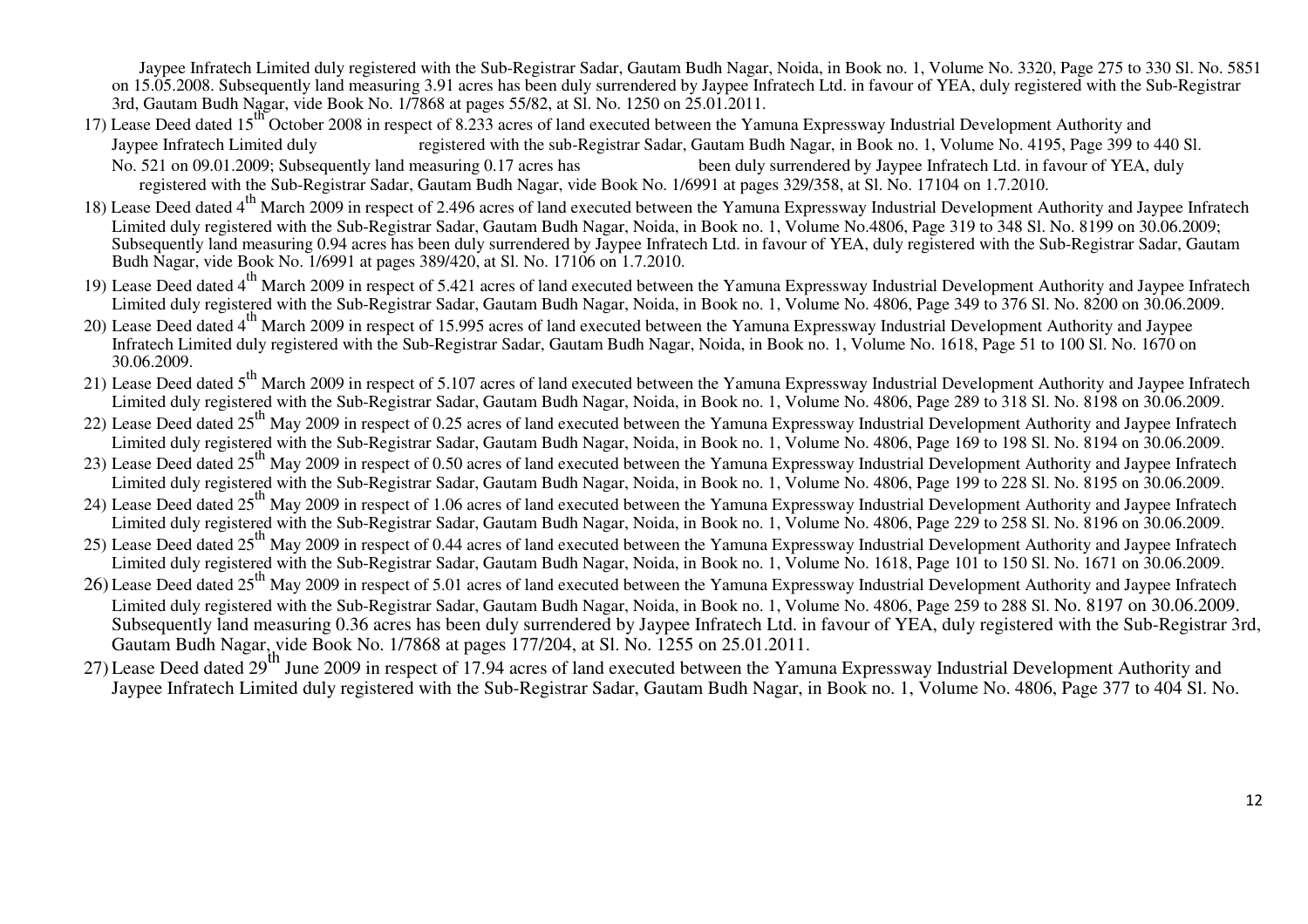8201 on 30.06.2009.

- 28) Lease Deed dated 29<sup>th</sup> July 2009 in respect of 2.961 acres of land executed between the Yamuna Expressway Industrial Development Authority and Jaypee Infratech Limited duly registered with the Sub-Registrar III, Gautam Budh Nagar, Noida, in Book no. 1, Volume No. 1649, Page 29 to 80 Sl. No. 2066 on 6.08.2009.
- 29) Lease Deed dated 26<sup>th</sup> December 2009 in respect of 0.158 acres of land executed between the Yamuna Expressway Industrial Development Authority and Jaypee Infratech Limited duly registered with the Sub-Registrar, Sadar, Gautam Budh Nagar, in Book no. 1, Volume No. 5474, Page 247 to 294, Sl. No. 932 on 19.01.2010.
- 30) Lease Deed dated 26<sup>th</sup> December 2009 in respect of 2.938 acres of land executed between the Yamuna Expressway Industrial Development Authority and Jaypee Infratech Limited duly registered with the Sub-Registrar, Sadar, Gautam Budh Nagar, in Book no. 1, Volume No. 5474, Page 199 to 246, Sl. No. 931 on 19.01.2010.
- 31) Lease Deed dated 26<sup>th</sup> December 2009 in respect of 1.054 acres of land executed between the Yamuna Expressway Industrial Development Authority and Jaypee Infratech Limited duly registered with the Sub-Registrar, Gautam Budh Nagar, Noida, in Book no. 1, Volume No. 1699, Page 325 to 380, Sl. No. 727 on 11.03.2010.
- 32) Lease Deed dated 26<sup>th</sup> December 2009 in respect of 1.523 acres of land executed between the Yamuna Expressway Industrial Development Authority and Jaypee Infratech Limited duly registered with the Sub-Registrar, Gautam Budh Nagar, Noida, in Book no. 1, Volume No. 1699, Page 277 to 322, Sl. No. 726 on 11.03.2010.
- 33) Lease Deed dated 8<sup>th</sup> February 2010 in respect of 2.031 acres of land executed between the Yamuna Expressway Industrial Development Authority and Jaypee Infratech Limited duly registered with the Sub-Registrar, Gautam Budh Nagar, Noida, in Book no. 1, Volume No. 2681, Page 91 to 140, Sl. No. 1298 on 11.03.2010.
- 34) Lease Deed dated 8<sup>th</sup> February 2010 in respect of 1.438 acres of land executed between the Yamuna Expressway Industrial Development Authority and Jaypee Infratech Limited duly registered with the Sub-Registrar, Gautam Budh Nagar, Noida, in Book no. 1, Volume No. 1699, Page 227 to 276, Sl. No. 725 on 11.03.2010.
- 35) Lease Deed dated 8<sup>th</sup> February 2010 in respect of 1.205 acres of land executed between the Yamuna Expressway Industrial Development Authority and Jaypee Infratech Limited duly registered with the Sub-Registrar, Sadar, Gautam Budh Nagar, in Book no. 1, Volume No. 5539, Page 339 to 388, Sl. No. 1818 on 8.02.2010.
- 36) Lease Deed dated 8<sup>th</sup> February 2010 in respect of 1.388 acres of land executed between the Yamuna Expressway Industrial Development Authority and Jaypee Infratech Limited duly registered with the Sub-Registrar, Sadar, Gautam Budh Nagar, in Book no. 1, Volume No. 5540, Page 1 to 50, Sl. No. 1820 on 8.02.2010.
- 37) Lease Deed dated 1<sup>st</sup> May 2010 in respect of 1.75 acres of land executed between the Yamuna Expressway Industrial Development Authority and Jaypee Infratech Limited duly registered with the Sub-Registrar 3rd, Gautam Budh Nagar, in Book no. 1, Volume No. 1974, Page 209 to 260, Sl. No. 2713 on 3.07.2010.
- 38) Lease Deed dated 1<sup>st</sup> May 2010 in respect of 1.98 acres of land executed between the Yamuna Expressway Industrial Development Authority and Jaypee Infratech Limited duly registered with the Sub-Registrar Sadar, Gautam Budh Nagar, in Book no. 1, Volume No. 6992, Page 261 to 318, Sl. No. 17114 on 1.07.2010.
- 39) Lease Deed dated 16<sup>th</sup> June 2010 in respect of 3.64 acres of land executed between the Yamuna Expressway Industrial Development Authority and Jaypee Infratech Limited duly registered with the Sub-Registrar 3rd, Gautam Budh Nagar, in Book no. 1, Volume No. 1974, Page 299 to 348, Sl. No. 2715 on 3.07.2010.
- 40) Lease Deed dated 16<sup>th</sup> June 2010 in respect of 0.03 acres of land executed between the Yamuna Expressway Industrial Development Authority and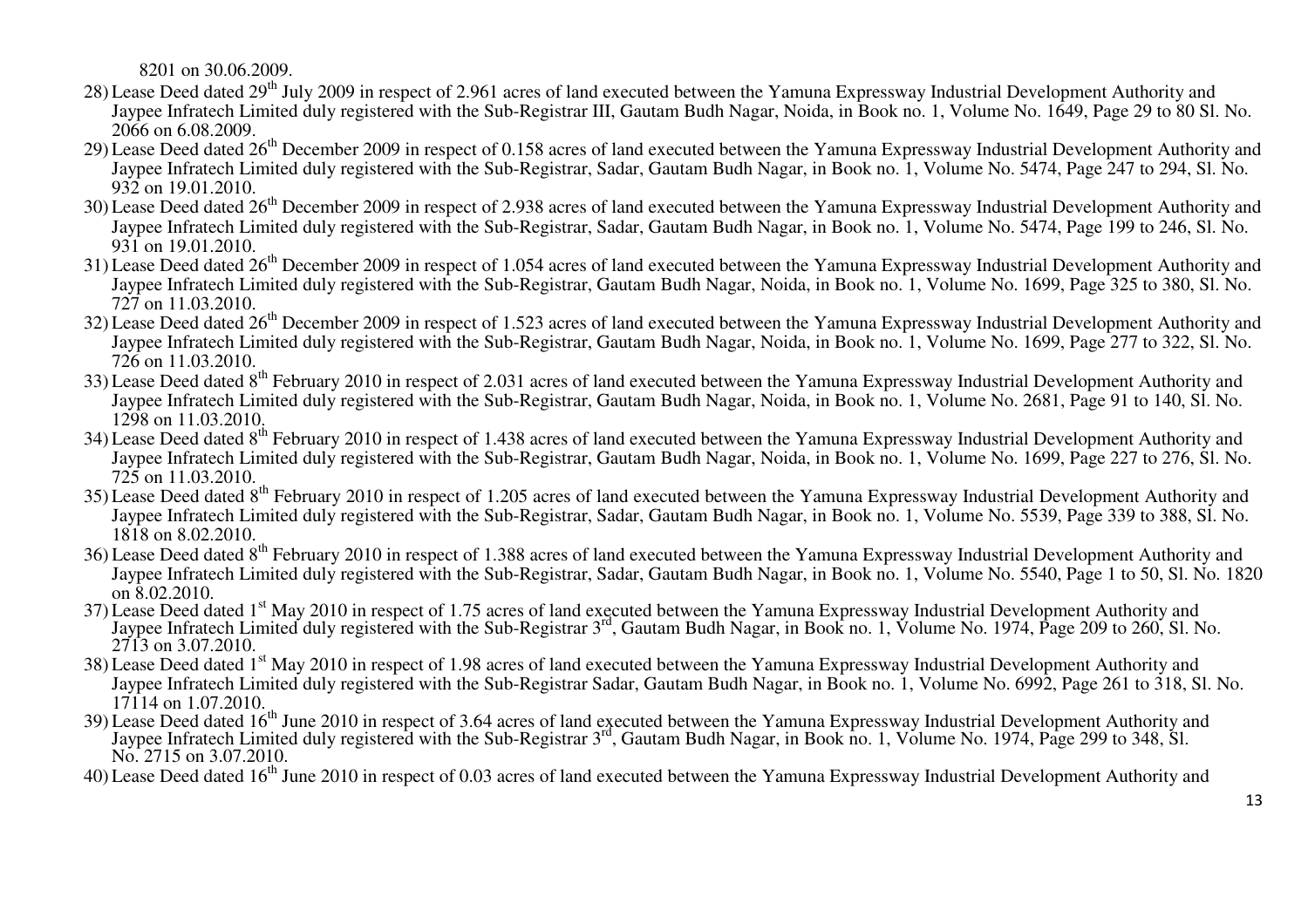Jaypee Infratech Limited duly registered with the Sub-Registrar 3<sup>rd</sup>, Gautam Budh Nagar, in Book no. 1, Volume No. 1974, Page 259 to 308, Sl. No. 2714 on 03.07.2010.

41) Lease Deed dated 18<sup>th</sup> March 2011 in respect of 0.07 acres of land executed between the Yamuna Expressway Industrial Development Authority and Jaypee Infratech Limited duly registered with the Sub-Registrar 3<sup>rd</sup>, Gautam Budh Nagar, in Book no. 1, Volume No. 2705, Page 37 to 86, Sl. No. 5549 on 06.07.2011.

Jaiprakash Industries Limited has since been amalgamated with Jaypee Cement Limited which is now known as Jaiprakash Associates Limited.

Lease Deeds mentioned above (1) to (10) have since been assigned in favour of **Jaypee Infratech Limited by Jaiprakash Associates Limited**, which has been constituted as a Special Purpose Vehicle for implementation of the overall Yamuna Expressway in terms of the Concession Agreement executed between YEA and Jaiprakash Industries Limited (now known as **Jaiprakash Associates Limited)**, and is vested with all the rights of Concessionaire for this Project, vide three different assignment deed viz.:-

- a) Assignment deed dated 27<sup>th</sup> November, 2007 in respect of 477.789 acres of land executed between **Jaypee Infratech Limited and JaiprakashAssociates** Limited, duly registered with the Sub-Registrar 3rd, NOIDA, Gautam Budh Nagar in Book No. 1/1145 at pages 177-196 at Sl. No.3510 on 27.11.2007.
- b) Assignment deed dated 27<sup>th</sup> November, 2007 in respect of 32.590 acres of land executed between **Jaypee Infratech Limited and JaiprakashAssociates Limited**, duly registered with the Sub-Registrar  $2^{nd}$ , NOIDA, Gautam Budh Nagar in Book No. 1/1771 at pages 283-300 at Sl. No.5129 on 27.11.2007.
- c) Assignment deed dated 26<sup>th</sup> November, 2007 in respect of 103.622 acres of land executed between **Jaypee Infratech Limited and JaiprakashAssociates Limited**, duly registered with the Sub-Registrar Sadar, NOIDA, Gautam Budh Nagar in Book No. 1/2663 at pages 283-300 at Sl. No.13211 on 26.11.2007.

**"Leased Lands"** means the properties that are the subject matter of the **Lease Deeds**;

**"Limited Common Areas"** means those common areas and facilities which are designated in writing by the Company before the allotment, sale or transferof any Commercial Space as reserved for use of certain Commercial Space or Commercial Spaces to the exclusion of the other Commercial Spaces.

**"Parties"** mean the Company and the Applicant and "Party" shall refer to anyone of them;

**"Person"** means any individual, sole proprietorship, partnership, unincorporated association, unincorporated syndicate, unincorporated organization, trust,HUF, body corporate, society and a natural person in his capacity as trustee, executor, administrator, or other legal representative;

**"Plan"** means and includes the layout plan for construction and development at Jaypee Greens Wish Town, Noida the location plan of the Sub-Project,building plan of the building in which the Said Premises is situated and the Unit plan of the Said Premises.

**"Project"** means integrated development of Jaypee Greens Wishtown, Noida by JIL and/or Company for residential, commercial, institutional or recreationaluse which may be divided in various Sub-Projects.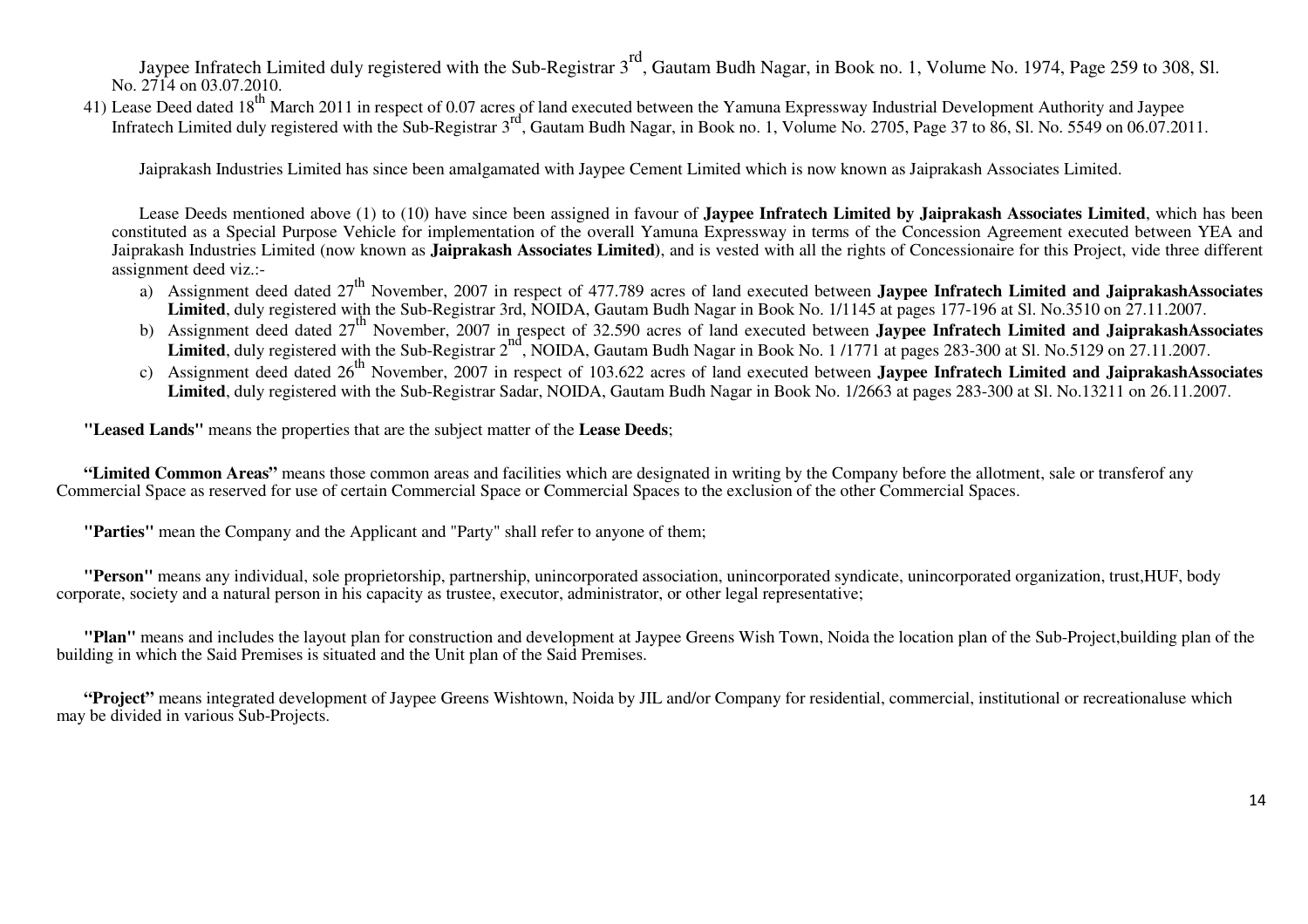**"Said Premises"**means a Commercial Space at Jaypee Greens Wish Town, Noida as applied for by the Applicant and allotted to the Applicant by theCompany.

**"Sale Consideration"**means the total sale consideration of the said premises as specified in the Application Form/ Allotment Letter;

**"Shared Areas & Facilities"** mean the colony level areas and facilities within Jaypee Greens Wish Town, Noida including roads, parks, gardens, playgrounds, sitting areas, jogging tracks, strolling parks, pathways, Worship Places, Firefighting services, designated parking areas for visitors, plantations and trees, landscaping, sewerage lines, drainages, water lines /mains, STP, Power receiving sub-station(s), DG electrical sub station(s), water storage, filteration & distribution system etc., outside the Sub-Project Land of any residential, commercial, institutional or recreational Sub-project within Jaypee Greens Wish Town, Noida.

**"Sub-Project"** means any residential, commercial, institutional or recreational development by a particular name in the Project.

**"Sub-Project Land"** means the land pocket demarcated notionally in Jaypee Greens Wish Town, Noida on which one or more residential, commercial,institutional or recreational Sub-Project(s) is/are located.

**"Super Area"** means the total of the Covered Area of the Said Premises and the proportionate share of the Common Area.

**"Third Party"** means any Person other than the Applicant or the Company.

#### **2.SCOPE**

2.1 The Standard Terms and Conditions govern the Allotment of the Said Premises by the Company to the Applicant. Mere acceptance of the Standard Terms & Conditions do not vest any right, title and interest in the Said Premises or any part of Leased Lands in the Applicant / Allottee or any other Person.

2.2 (a) The detailed terms of the transfer of the Said Premises shall be based on the definitive legal document for the transfer of property (hereinafter referred to as "Indenture of Conveyance") and shall include the entire understanding between the Parties relating to the conveyance of the Said Premises to the Applicant / Allottee. The Applicant / Allottee shall have no right, title or interest whatsoever on the Said Premises either during its construction or after its completion till the execution of Indenture of Conveyance by the Company in favour of the Applicant/Allottee.

(b) The Indenture of Conveyance shall be executed by JIL ( which is vested with the leasehold rights in the Leased Lands) and the Company only after the completion /occupancy certificate of the building, in which the Said Premises is situated, is granted by the relevant authority, the entire Sale Consideration amount has been received by the Company from the Applicant / Allottee alongwith other applicable duties, charges and payments etc. as due in accordance with the Allotment Letter/Agreement to Sub-Lease , and the Applicant / Allottee complying with all the provisions herein.

(c) JIL and Company may enter into an Agreement to Sub-Lease with the Applicant/Allottee at an appropriate time after the Allotment and before the completion/occupancy certificate is granted by the relevant authority.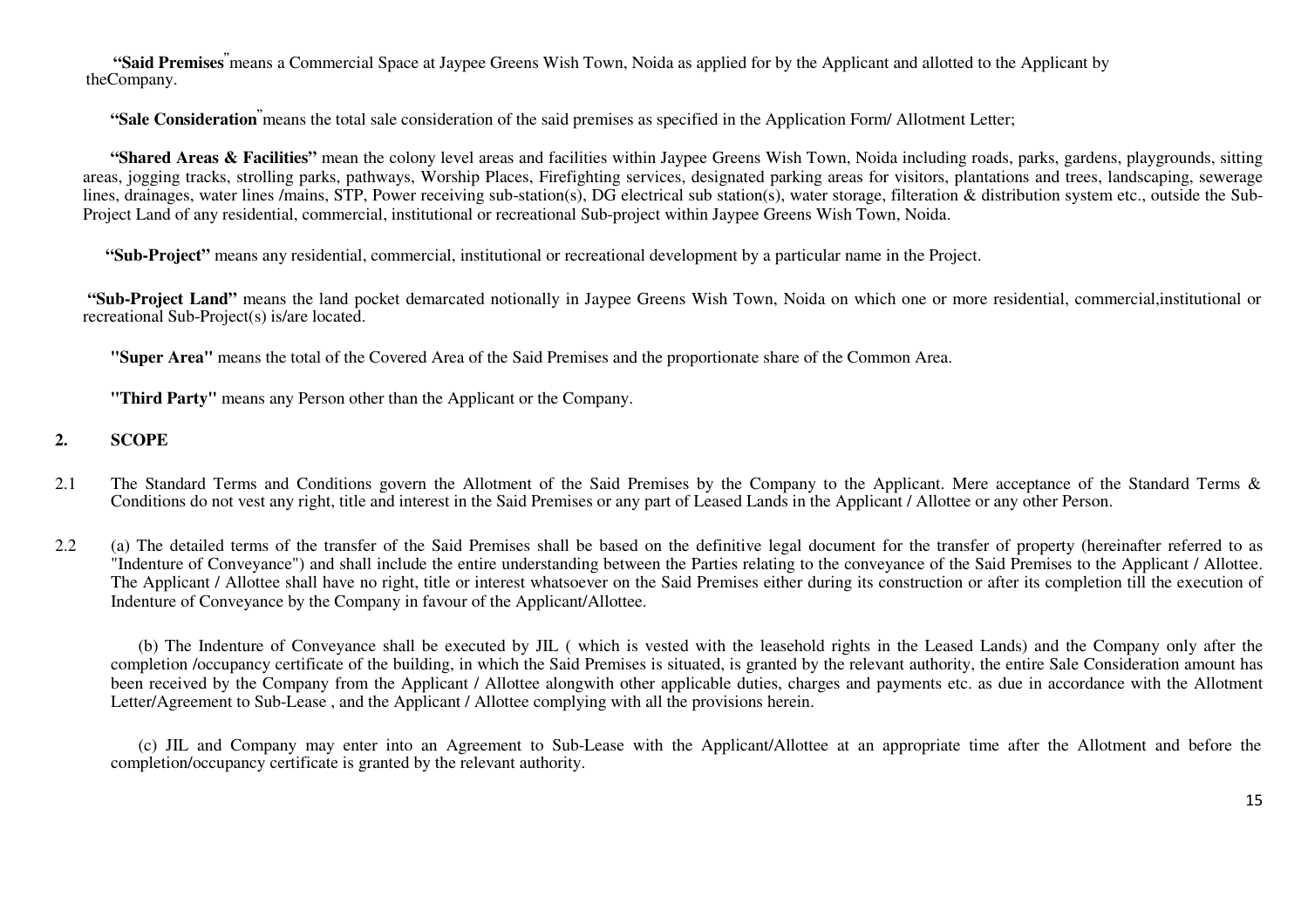(d) The stamp duty and legal/other expenses related to execution and registration of the Agreement to Sub-Lease and the Indenture of Conveyance shall be borne by Applicant/Allottee.

- 2.3 Nothing herein shall be construed to provide the Applicant / Allottee with any right, whether before or after taking possession of the Said Premises or at any time thereafter, to prevent the Company from:
	- (i) constructing or continuing with the construction of the other building(s) or other structures in the area adjoining the Said Premises;
	- (ii) putting up additional constructions at Jaypee Greens Wish Town, Noida ;
	- (iii) Amending/altering the Plan at Jaypee Greens Wish Town, Noida;
	- (iv) amending / altering the Plan in order to abide by the applicable local, municipal or any other laws for the time being in force or carrying out minor alterations.;
- 2.4The execution and/or registration of the Indenture of Conveyance shall not absolve the Applicant / Allottee of any of its obligations herein.

#### **3.SALE CONSIDERATION & CHARGES**

3.1 The Applicant / Allottee shall make all payments of Sale Consideration and other charges, if any, including the Service tax as applicable, at such times and as detailed in the Allotment Letter, without any requirement for the Company to send out any notice or intimation to the Applicant / Allottee for the amounts for which due date of payment has already been specified. All payments by the Applicant / Allottee are required to be made by A/c Payee Cheque (s) / Demand Draft (s) drawn in favour of "**JAIPRAKASH ASSOCIATES LIMITED"**. While making payment of dues the Applicant/Allottee shall deduct tax at source (TDS) under the Income Tax Act, 1961 (presently 1% of the payment due to the Company. This provision is presently applicable only if the total Sale Consideration of the Commercial Space is Rs.50 lacs or more). The Applicant/Allottee shall furnish the

prescribed tax certificate stating the **Permanent Account Number (PAN) of Jaiprakash Associates Limited i.e. AABCB1562A,** to the Company.

- 3.2 In case any payment is made by the Applicant/Allottee through any third party cheque, Company shall not be responsible towards any such third party and such third party shall not have any right in the allotment of the Said Premises in any way. The receipt for such payment(s) shall only be issued in favour of the Applicant(s)/ Allottee.
- 3.3 Company shall have the first lien/charge on the allotted Said Premises for all its dues and other sums payable by the Applicant/Allottee to Company.
- 3.4 Loans from financial institutions to purchase the Said Premises may be availed by the Applicant/Allottee(s). However, if a particular institution/ Bank refuses to extend financial assistance to the Applicant/ Allottee on any ground, the Applicant/Allottee shall not make such refusal an excuse for non-payment of any installments/dues to the Company.
- 3.5 The fire safety and other measures have been agreed to be provided as per existing Code / Regulations as on the date hereof. Provided, however, in the event that any further fire safety or other measures are undertaken, as are deemed necessary by the Company or as are required to be undertaken pursuant to the requirements of applicable Law/Regulations, the proportionate increase in Sale Consideration/ charges in respect thereof shall also be payable by the Applicant / Allottee on demand by the Company.
- 3.6 In case any new taxes / duties / charges are levied by any Government Authority and/ or there is an enhancement of any taxes/duties/charges including any external development charges by any Government Authority towards external development cost or otherwise, the Applicant/Allottee shall make proportionate additional payment within 15 days of raising the demand in this regard by the Company.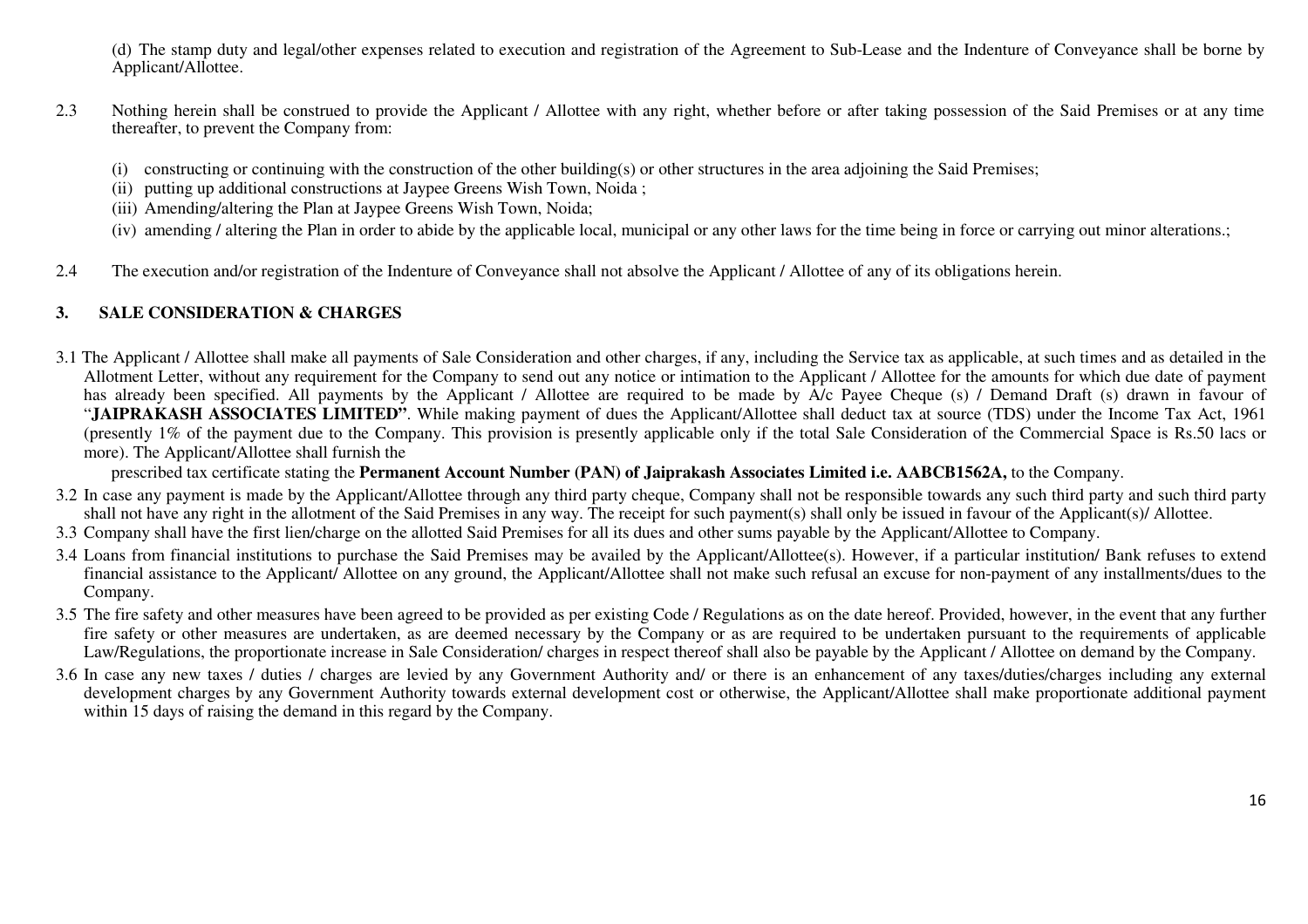#### 4**.CONVEYANCE OF THE SAID PREMISES**

- 4.1 Upon execution of the Indenture of Conveyance , subject to and to the extent permitted by applicable law and the terms of the Lease Deeds, the Applicant / Allottee shall acquire the Said Premises on sub-lease basis alongwith the undivided, indivisible and impartible proportionate interest (herein after referred to as "Interest in Land") in the leasehold land underneath the building in which the Said Premises is located in proportion to the ratio of the Covered Area of the Said Premises to the aggregate Covered Area of all the Commercial Spaces, including any Independent Areas, in the building in which the Said Premises is situated. The Interest in Land shall not be alienable / transferable separately and shall always remain attached to the Said Premises and be a part of Said Premises.
- 4.2 Further, upon execution of Indenture of Conveyance, the Applicant/Allottee shall be entitled to such percentage of undivided interest in the Common Areas and Facilities as specified therein. The percentage of undivided interest in the Common Areas and Facilities shall be computed by taking, as the basis, the Covered Area of the Said Premises in relation to the aggregate Covered Area of all the Commercial Spaces including any Independent Areas in the building in which the Said Premises is situated. The Common Areas and Facilities shall not be transferred and remain undivided and the Applicant/Allottee or any other person shall not seek partition or division of any part thereof.
- 4.3 Notwithstanding that the Common Area has been considered for the purpose of calculating the Super Area of the Said Premises, the Applicant/Allottee shall not have any exclusive ownership, interest, right or title in the Common Area  $\&$  Facilities in any manner whatsoever except the right of use as provided herein. Similarly, the reserving/earmarking of parking/storage slot(s) for the Said Premises will not convey any ownership, interest, right or title on the said parking/storage slot(s) in any manner except the right of use.

## **5. OBLIGATIONS OF THE APPLICANT / ALLOTTEE**

- 5.1Prior to taking possession of the Said Premises, the Applicant / Allottee shall enter into a separate maintenance agreement on the payment terms set out under para 9 of the Application Form (the **"Maintenance Agreement")** with the Company or such maintenance agency as may be designated in this regard (the **"Designated** Maintenance Agency"or "DMA") for maintenance of all Shared Areas & Facilities and the Common Areas & Facilities. Provided however, the Company/DMA shall maintain Common Area and Facilities only till such time these are taken over by the concerned Association of Apartment Owners.
- 5.2 The Applicant/Allottee shall have no claim, right, title or interest of any nature or, kind whatsoever except right of ingress/egress over or in respect of land, open spaces & all or any of the Shared Areas & Facilities etc. The Applicant/Allottee shall not be entitled to claim any separate exclusive demarcation or partition of any share or right to use any of the Shared Areas & Facilities.
- 5.3The Applicant /Allottee hereby agrees to pay (a) estimated Maintenance Charges for the first year, for maintenance of Common Areas & Facilities and Shared Area & Facilities in advance and regularly thereafter and (b) one time Interest Free Maintenance Deposit (Refundable) towards maintenance of Shared Area & Facilities. Upon timely and due payment of regular Maintenance Charges, the Applicant/Allottee shall have the right to use the Common Area & Facilities and Shared Area & Facilities. Provided, however, that the Applicant/Allottee shall not have the right to use the Common Area &

Facilities as well as Shared Areas & Facilities till such time the possession of the Said Premises has been taken by the Allottee and the Indenture of Conveyance has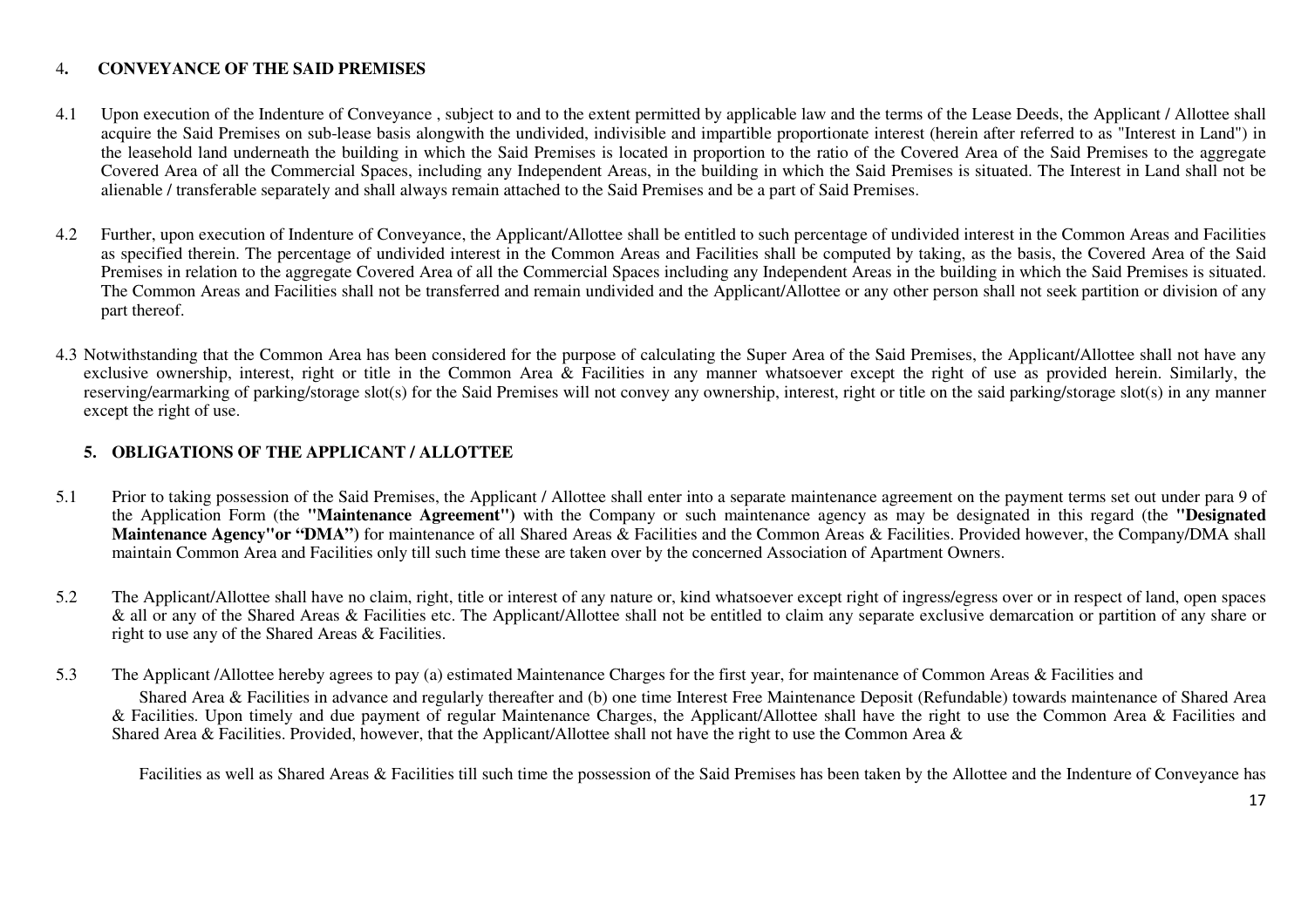been executed. The aforesaid Maintenance Deposit which is related to maintenance of Shared Areas & Facilities shall be refunded (unless appropriated earlier on account of payment defaults by the Allottee) by the Company upon transfer of Ownership by the Applicant/Allottee.

- 5.4 The Applicant /Allottee understands that the Company may declare some part of the area in the Sub-Project in which the Said Premises is situated, as Independent Area. In the event the Company so decides to declare such Independent Area, the Company shall be entitled to sell or deal with the same independently to any person without the interference of the Applicant/Allottee or any other Commercial Space owner.
- 5.5 The Applicant/Allottee shall abide by all applicable laws as may be applicable to the Said Premises including inter alia all regulations, bye-laws, directions and guidelines of the NOIDA/YEA and the provisions of the Lease Deeds and shall keep the Company indemnified, secured and harmless against all costs, consequences and damages, arising on account of non compliance with the said requirements, requisitions and demands.
- 5.6The Applicant/Allottee shall do or not do the acts as described in Schedule -1.
- 5.7 If on account of any law/ directions by any Govt. authority, the Company is prevented from completing the construction of the Said Premises or if the Company is prevented from delivering possession thereof to the Allottee, on account of any action by any Third Party, or Government Authority, then it is in the sole and entire discretion of the Company to challenge the validity, applicability and/or the efficacy of such law / directions and challenge the action by the Third Party or Government Authority (the **"Said Case")** or take such reasonable steps which may be necessary to protect the interest of the Applicant/Allottee**.** In any event, Company shall take necessary steps to keep the Applicant/Allottee informed of the status of the same.
- 5.8The Earnest Money and other payments made to the Company cannot be withdrawn or claimed from the Company till the final determination of the Said Case.
- 5.9In the event of the Company being successful in the Said Case, the Applicant/Allottee shall be entitled to delivery, possession of the Said Premises and execution of an Indenture of Conveyance thereof as provided herein.
- 5.10In the event the Company is unsuccessful in the Said Case, and the impugned law/direction is not varied or altered, resulting in a legal impediment for delivery of the possession or transfer of title of the Said Premises, the Company shall upon the judgment becoming final, absolute and binding upon the Company, pay to the Applicant / Allottee, the amount of Earnest Money and other payment as had been received from the Applicant / Allottee, without any interest or compensation whatsoever , within such time and in such manner as may be decided by the Company which shall be final and binding.
- The JIL/Company has paid the applicable lease rent till date and shall pay the applicable lease rent for the balance lease period also. 5.11
- 5.12 The Applicant/Allottee hereby covenants with the Company to pay from time to time and at all times the amounts which the Applicant/Allottee is liable to pay as per the Application Form and as specified in the Allotment Letter and to observe and perform all the covenants and conditions contained herein, and to keep the Company and its representatives, estate and effects, indemnified and harmless to the fullest extent from and against all and any actions, suits, claims, proceedings, costs, damages, judgments, amounts paid in settlement and expenses (including without limitation attorney's fees and disbursements, and reasonable out of pocket expenses) relating to or arising out of:
	- (i) any inaccuracy in or breach of the representations, warranties, covenants or agreements made by the Applicant/Allottee herein;
	- (ii) any other conduct by the Applicant/Allottee as a result of which, in whole or in part, the Company or any of its representatives are made a party to, or otherwise incurs any loss or damage pursuant to any action, suit, claim or proceeding arising out of or relating to such conduct;
	- (iii) any action undertaken by the Applicant/Allottee, or any failure to act by the Applicant/Allottee when such action or failure to act is a breach of the terms & conditions herein;
	- (iv) any action or proceedings taken against the Company in connection with any such contravention or alleged contravention by the Applicant/Allottee.

# **REPRESENTATIONS AND WARRANTIES OF THE APPLICANT/ALLOTTEE**

6.1The Applicant/Allottee has applied for Allotment of the Said Premises after satisfying himself that he has understood and appreciated the content and the implications of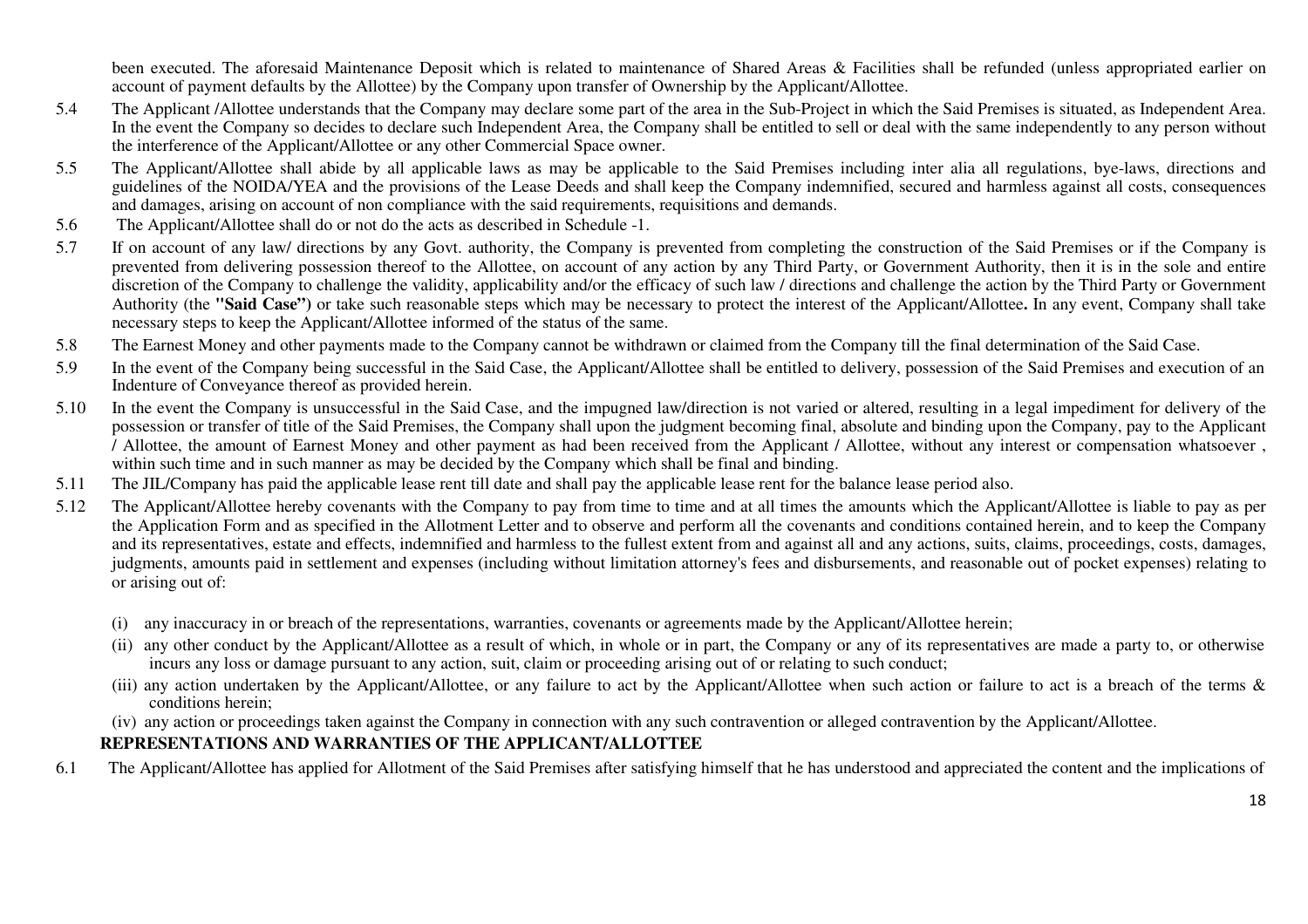the laws applicable to Jaypee Greens Wish Town, Noida and the Said Premises.

- 6.2 The Applicant/Allottee has inspected and seen the site, the Plan, as submitted to or approved by NOIDA, ownership records, the Lease Deeds, terms and conditions of the Maintenance Agreement, other documents relating to the title and all other details of the Said Premises that the Applicant considers relevant for the transaction contemplated herein. The Applicant/Allottee has satisfied himself about the right, title and capacity of the Company to deal with the Said Premises and Jaypee Greens Wish Town, Noida and has understood all the limitations and obligations thereof.
- 6.3 The Sale Consideration for the Said Premises and other charges are based on the Covered Area of the Said Premises and shall be paid by the Applicant/Allottee in accordance with the terms herein.
- 6.4 The Applicant/Allottee understands that the Covered Area of the Said Premises as stated in the Application Form may vary after the completion of the construction of the building in which the Said Premises is situated due to structural, engineering or architectural requirements or due to directions from the appropriate authority. In the event there is any variation in the Covered Area of the Said Premises, the total Sale Consideration will be adjusted, at possession stage, proportionate to the final Covered Area at the Sale Consideration mentioned in the Application Form/Allotment Letter.
- 6.5 The Applicant/Allottee understands that the ground coverage of the building in which the Said Premises is located, the FAR used for construction of the said building and the location of the building cannot be altered, varied and/or modified in any manner whatsoever and shall always remain unchanged. Further, the Applicant/Allottee shall not construct any boundary wall around the Sub-Project Land or shall not create any boundary of the Sub-Project Land by planting/erecting any hedge/wire mesh or any restriction of any kind which physically isolate the Sub-Project from the Project.
- 6.6 The Applicant/Allottee acknowledges and understands that the Said Premises is located near, adjacent to or borders upon a golf course or other sports facility and that construction, post-construction and normal operational activities on the golf course or other sports facility may be different than those normally associated with a commercial/residential neighborhood. Therefore, the Applicant / Allottee shall not object to and shall not interfere, in any way, with the establishment, construction, development and operation of the golf course or other sports facility and / or residential, commercial, recreational and other developments / activities as may, from time to time be undertaken by the Company or other Persons permitted to enjoy the facilities of Jaypee Greens Wish Town,Noida. This includes but shall not be limited to entering upon Jaypee Greens Wish Town, Noida by the Company or other Persons permitted to enjoy the facilities at Jaypee Greens Wish Town, Noida as may be required for the purpose of construction and/or development of such golfing or other sports facility and/or residential, commercial, institutional, recreational and other developments undertaken by the Company at Jaypee Greens Wish Town, Noida.
- 6.7 The Applicant/Allottee confirms that he is aware of the inherent risks and hazards involved in occupation of a commercial/residential property located on or about a golf course or other sports facility etc. and agrees not to hold the Company and / or any of its employees, representatives, agents, and / or any member(s) / player(s) of the golf course or other sports facility responsible for any damage and / or injury, of whatsoever nature, which may be caused by a flying golf ball or otherwise to his person and / or to his property and / or to the person and / or property of any of his co-inhabitant(s) and /or any of his / their guest(s) at Jaypee Greens Wish Town, Noida.
- 6.8The Applicant further agrees and undertakes to indemnify and keep the Company, its employees, representatives, agents, players, etc. indemnified against any action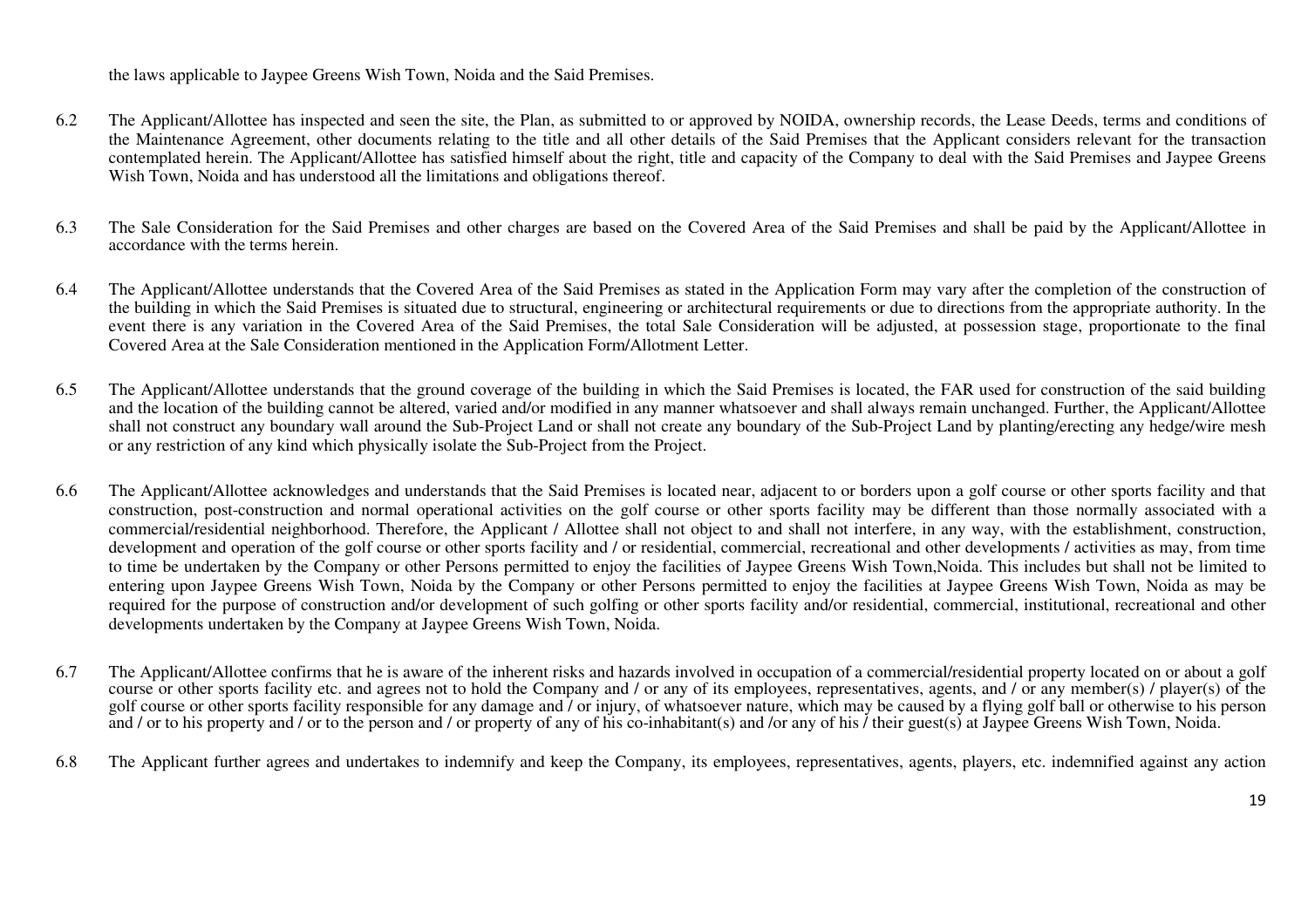whatsoever which may be brought against them by his co-inhabitant(s) and / or his guest(s) or his co-inhabitant(s) guest within Jaypee Greens Wish Town, Noida area for any loss, damage or injury which may be suffered by them to their person or to their property, due to such flying golfing ball(s) or otherwise.

- 6.9The Company is and shall continue to be entitled to construct and / or install such other things as may be required for the development, operation and maintenance of Jaypee Greens Wish Town, Noida including but not limited to sidewalks, pavements, sewers, water mains and other services and local improvements, as may from time to time be deemed necessary by the Company and/or the Designated Maintenance Agency.
- 6.10 The Applicant/Allottee understands that, subject to the right/interest of the Applicant/Allottee hereunder, Company/JIL has the right to raise finance from any Bank/ Financial Institution/ Body Corporate and for this purpose it can create mortgage or charge or hypothecation on the Leased Lands and the construction thereon in process or on the completed construction, in favour of one or more such institutions. However, the JIL/Company will ensure that any such charge, if created, is vacated before execution of the Indenture of Conveyance of the Said Premises in favour of the Applicant / Allottee.
- 6.11The Applicant/Allottee understand that Company/JIL reserves the right to transfer / assign the Leased Lands in whole or in parts to any Person in its sole discretion and the Applicant/Allottee agrees that he/she shall not raise any objection in this regard. However, Company/JIL shall take steps to ensure that the right/interest of the Applicant/Allottee hereunder are duly preserved and protected.
- 6.12The Applicant acknowledges and understands that the activities permissible for the Said Premises shall be as permitted in convenient shopping areas as per the Noida Master Plan.

#### **7.OBLIGATIONS OF THE COMPANY**

7.1The Company shall make best efforts to offer possession of the Said Premises to the Applicant/Allottee within the period more specifically described in the

Allotment Letter. If the completion of the Said Premises is delayed by reason of non-availability or scarcity of steel and / or cement and/ or other building materials and/or water supply and/ or electric power and/or slow down, strike and/or due to a dispute with the construction agency employed by the Company, lock out or civil commotion or any militant action or by reason of war, or enemy action, or earthquake or any act of God or if non-delivery of possession is as a result of any Law or as a result of any restrictions imposed by a Government Authority or delay in the sanction of building/zoning plans/grant of completion/occupation certificate by any Government Authority or for any other reason beyond the control of the Company (hereinafter referred to as **"Force Majeure Events"** and each individual event referred to as a **"Force Majeure Event")** the total construction period shall be suitably extended by the Company.

7.2 If the Company fails to offer possession of the Said Premises within the stipulated period as mentioned in para 8 of the Application Form hereof for any reason (except due to Force Majeure Event) and such delay continues for more than two months from the stipulated date then the Applicant/Allottee will only be entitled to a discount in sale consideration for delay thereafter @ Rs.161/- per sq.mt (Rs.15/- per sq.ft) per month of the Covered Area of the Said Premises ("Rebate") without there being any further compensation or damages. The said Rebate shall be admissible only if the Applicant/Allottee does not cancel the allotment and shall be adjusted upon Offer of Possession of the Said Premises. Provided that the time consumed by the occurrences of Force Majeure Events shall be excluded while computing the delay in Offer of Possession of the Said Premises. Provided further that nothing contained herein shall be construed to give rise to any right to a claim by way of compensation/damages/loss of profit or consequential losses against the Company on account of delay in handing over possession for any of the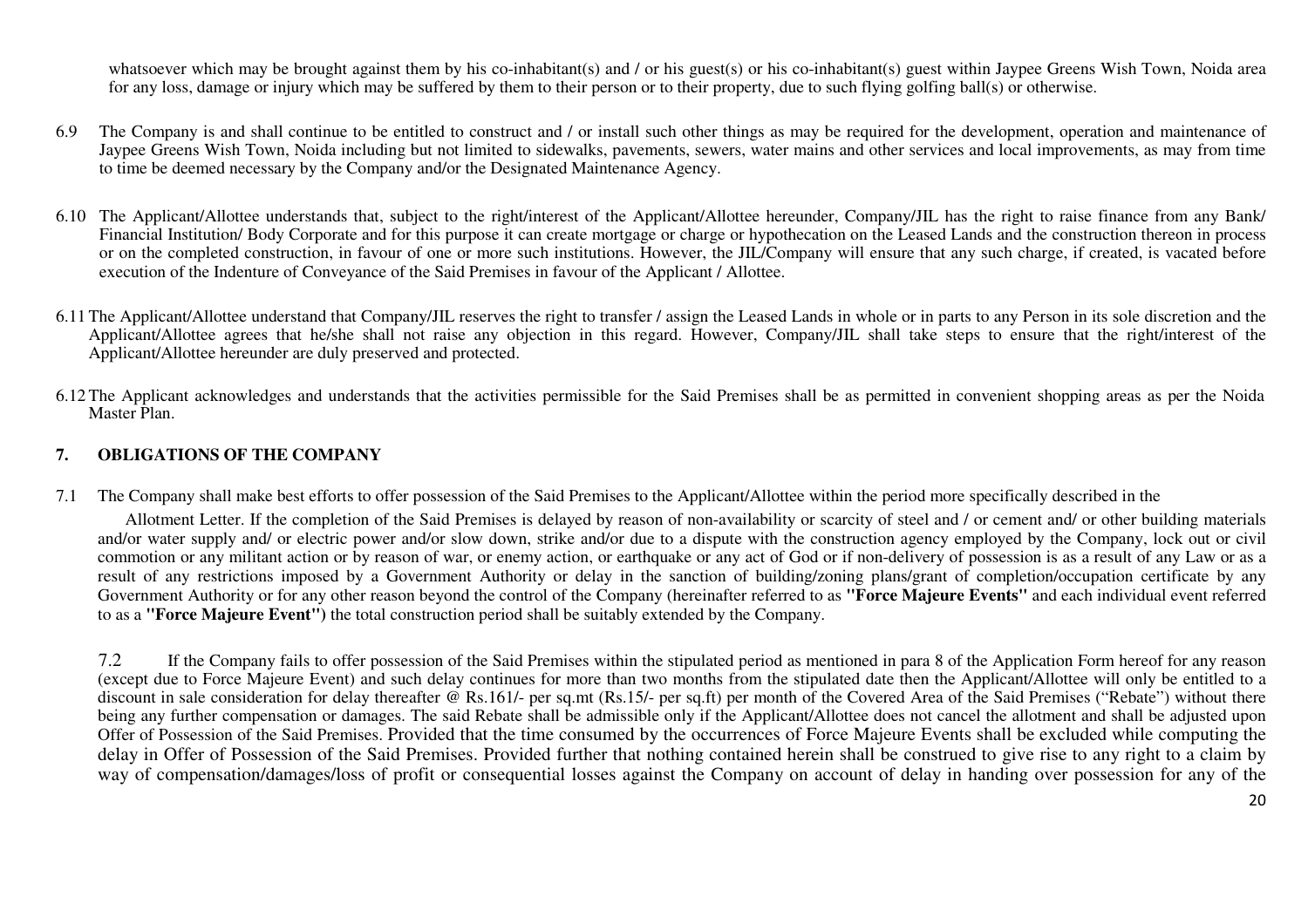aforesaid conditions.

#### **8.MISCELLANEOUS OBLIGATIONS**

8.1 As and when the Said Premises is ready for possession in accordance with the terms specified herein, the Company shall issue a notice of Offer of Possession (the **"Offer of Possession")** calling upon the Applicant/Allottee to take possession of the Said Premises, upon the payment of the entire Sale Consideration, other dues and Maintenance Deposit/ Advance in accordance with the Allotment Letter and the terms herein and execution and registration of the Indenture of Conveyance. Within thirty days of the date of the Offer of Possession the Applicant/Allottee shall be liable to take physical possession of the Said Premises after making the entire balance payment and execution of the Maintenance Agreement on the terms mentioned herein. If, for any reason, the Applicant/Allottee fails and neglects or delays or is not ready or willing to take possession of the Said Premises, the Applicant/Allottee shall be deemed to have taken possession (only for the purpose of payment of Maintenance Charges from then onward) of the Said Premises at the expiry of thirty days from the date of the Offer of Possession by the Company. In this event the Said Premises shall be at the risk and cost of the Applicant/Allottee who shall be further liable to pay holding charges @ Rs.161/- per sq. mt. (Rs.15/- per.sq.ft.) per month of the Covered Area of the Said Premises (the **"HoldingCharges").** Notwithstanding anything stated hereinabove, upon expiry of a period of 30 days from the date of Offer of Possession, the Company shall, inaddition to the right to levy Holding Charges as stated hereinabove, be entitled at its sole discretion to cancel the Allotment and refund the payments received from the Applicant/Allottee by Company in accordance with the Standard Terms & Conditions. The Applicant/Allottee agrees not to question the decision of the Company in postponing the cancellation beyond 30 days from the date of Offer of Possession.

Provided however, the Company may, at its sole discretion, restore the Allotment by levying the Holding Charges upto the date of such restoration. In addition to the Holding Charges as described hereinabove, the Applicant/Allottee shall also be liable to pay proportionate Maintenance Charges in respect of the Said Premises with effect from the expiry of 30 days from of the Offer of Possession.

- 8.2 The Company or the Designated Maintenance Agency shall be entitled to access the Said Premises at such time as is fixed by the Company or the Designated Maintenance Agency for the purpose of carrying out general repair and service of any Common Area and Common Facilities and related equipment including but not restricted to pipes, cables, drains etc. passing through the walls, flooring and ceiling of the Said Premises and for that purpose to remove, break or dismantle the walls, floor, ceiling or any covering thereon as may be considered necessary for the purpose of carrying out the desired activity. Provided, however, the Company or the Designated Maintenance Agency shall endeavor to restore the walls / floor of the Said Premises in the same condition in which they were earlier, after carrying out the repair and / or service work as early as reasonably possible.
- 8.3 It shall be the obligation of the Applicant/Allottee to get the Said Premises comprehensively insured at his own cost and expense after taking over physical possession of the Said Premises.
- 8.4 It is clearly understood and agreed by the Applicant/Allottee that the Company has the absolute and unrestricted right over all the areas for display board, hoarding, illuminated signboard, neon sign and any form of signage or advertisement etc. in the atrium, lobbies, corridors, other common use areas, basements, parking spaces, roof and the entire outer surface of the building (as may be applicable)and has absolute authority to deal with the same in any manner whatsoever.The Allottee shall however have a right to use the outer surface of the Said Premises towards any Common Area except the above areas and towards outer face of the building for the purpose of sign boards, display, signage etc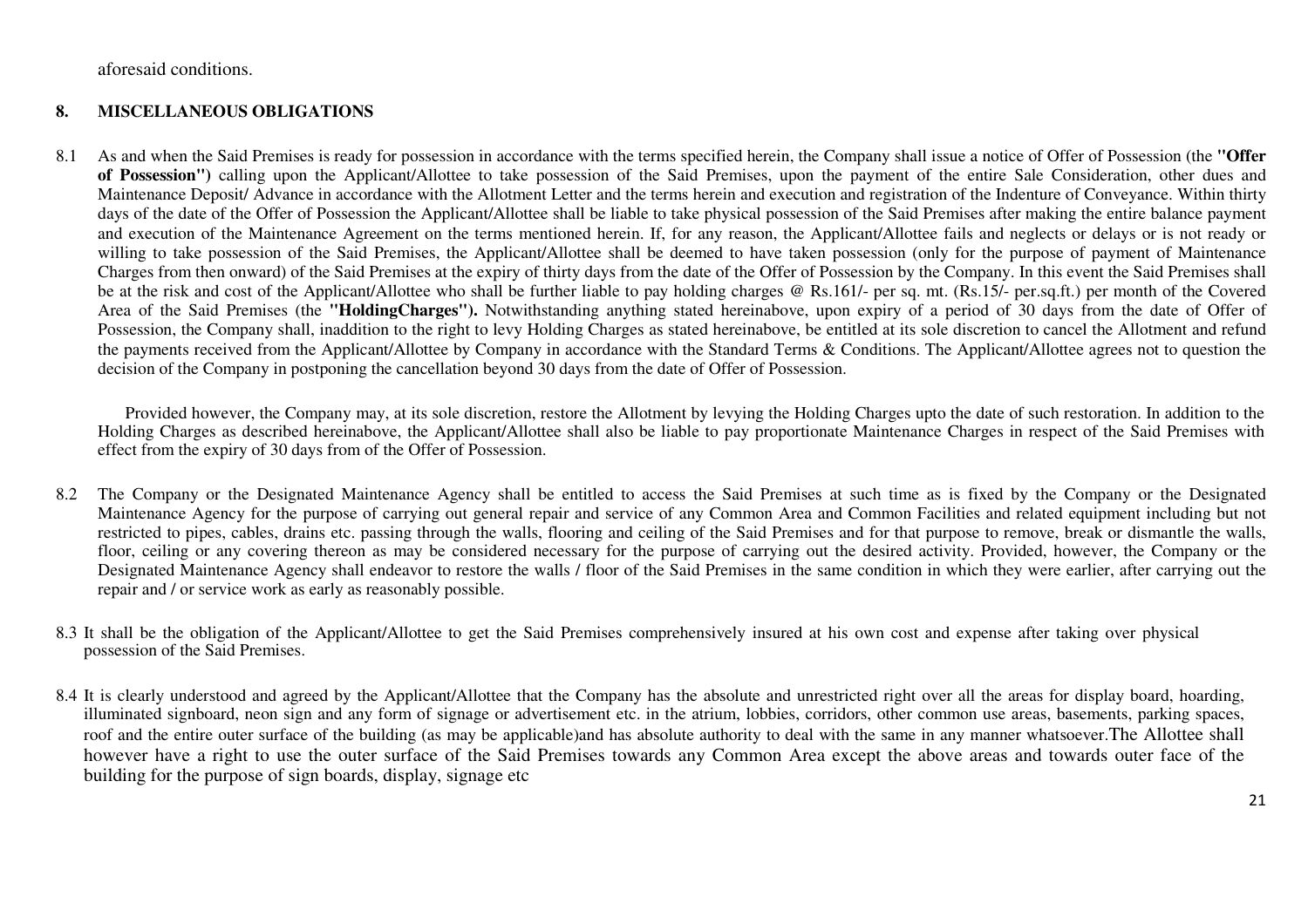#### **9.DEFAULT, TERMINATION AND CONSEQUENCES OF TERMINATION**

- 9.1 In the event of breach or default by the Applicant / Allottee of any of the terms of Allotment, ("Default"), the Company may issue a notice calling upon the Applicant / Allottee to rectify the Default within a period of 30 days from the date of the notice ("Notice Period"). The Applicant / Allottee, immediately upon notice of such Default, shall be under an obligation to rectify/remove the Default within the said Notice Period and inform the Company of such rectification or removal of breach or default by a written notice.
- 9.2 In the event in the judgment of the Company, the Default is not cured within the Notice Period, the Company may, without prejudice to any other legal remedy which the Company may have in law, equity or contract, in its sole discretion, cancel the Allotment and intimate the same by a written communication. The Company shall, upon cancellation, be free to deal with the Said Premises in any manner, whatsoever, at its sole discretion. The remaining amount, if any, over and above the Earnest Money and after deducting the Termination Charge (as defined hereinafter) shall be refundable to the Applicant/Allottee by the Company without any interest thereon (upon return of original Allotment Letter & all Receipts to the Company).

Provided, however, that the Company may, at its sole discretion, condone the Default and restore the Allotment by levying such damages, charges, fee, etc. as the Company may decide at its sole discretion.

- 9.3 The Applicant/Allottee shall be liable to pay simple interest at the rate of 18% per annum on the delayed payments, on the outstanding amounts of Sale Consideration and other dues from the due date(s) upto their payment . The payments made by the Allottee shall first be adjusted against the interest due from the Allottee to the Company under the terms herein and the balance available, if any, shall be appropriated against the installment(s) due from the Allottee under the Standard Terms & Conditions and the Allotment Letter. However if the Allottee makes any payment to the Company prior to its "due date", he shall be entitled to an early payment discount @ 18% per annum for the relevant period.
- 9.4 Failure of the Company to exercise promptly any right herein granted or to require specific performance of any obligation undertaken herein by the Applicant / Allottee, shall not be deemed to be a waiver of such right or of the right to demand subsequent performance of any or all obligations herein undertaken by the Applicant / Allottee.
- 9.5 (a) The Applicant / Allottee shall be entitled to cancel the Allotment only on default of the Company to deliver possession of the Said Premises within the stipulated period as mentioned hereinabove and within the further period three months thereafter . Upon expiry of said period and upon the request of the Applicant/Allottee to the Company, the Company shall refund the amount as had been received from the Applicant/Allottee alongwith simple interest at the rate of 12% per annum (subject to deduction of tax as applicable), if the said premises has still not been offered for possession to the applicant / allottee.

(b) If the Applicant / Allottee, for any other reason, requests the Company to cancel the Allotment in his favour, the Company may permit such cancellation on the terms and conditions as the Company may deem fit.

9.6 If the Allotment is cancelled /terminated, all obligations of the Company and the Applicant / Allottee, under the Application Form and the Allotment Letter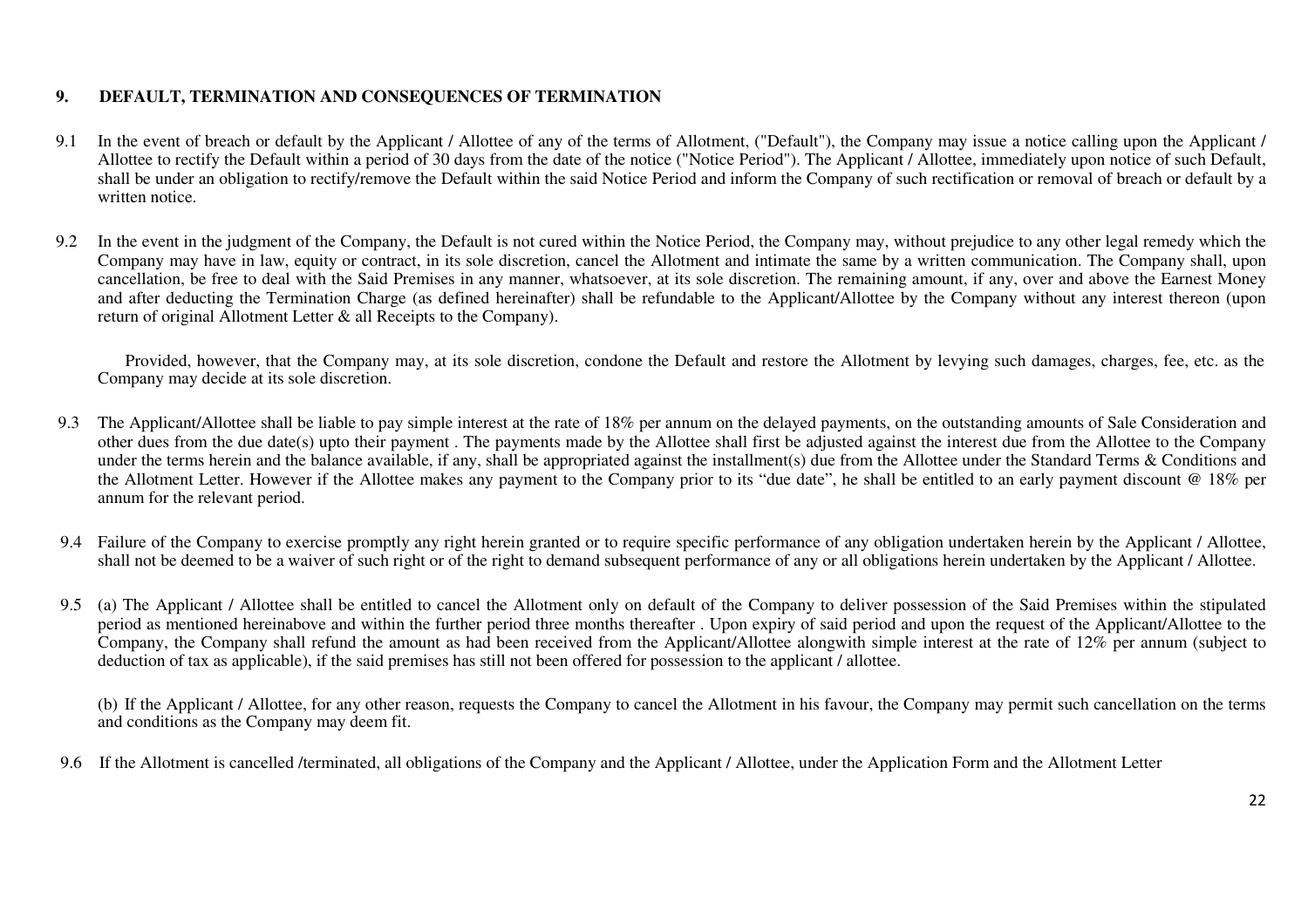shall automatically terminate with no further act or conduct being necessary or required on the part of either the Applicant/Allottee or the Company, and each of the Parties shall irrevocably be released from all obligations and liabilities except those specifically mentioned herein and/or the Allotment Letter.

### 10 **MISCELLANEOUS**

10.1 **Notice**: All notices to be served as contemplated herein shall be deemed to have been duly served if sent by one Party to the other by Registered/SpeedPost at the address(es) specified hereinabove. It shall be the responsibility of the Applicant/Allottee to inform the Company by a Registered/ Speed Post about all subsequent changes, if any, in his address, failing which all communications and letters posted at the registered address of the first Applicant/Allottee will be deemed to have been received by him and the Applicant/Allottee shall be fully liable for any default in payment and other consequences that may accrue therefrom.

In the event that there are joint Applicants, all communications and notices shall be sent by the Company to the first Applicant/Allottee at the address given by him in the Application Form, which shall for all purposes be considered as served on all the Applicants and no separate communication shall be necessary to the other named Applicant(s).

All notices and other communications required to be sent by the Applicant/Allottee to the Company shall be sent by the Applicant/Allottee to the registered office of the Company as specified in the definition of the term "Company" in the Standard Terms and Conditions. The Company shall notify any change in the registered office address to the Applicant/Allottee.

- 10.2 **NRI/Foreign Applicant:** The Applicant/Allottee, if resident outside India or if not an Indian national or citizen, shall be solely responsible to complywith the necessary formalities as laid down in any law for remittance of payment(s) and for acquisition of the immovable property in India. The Applicant/Allottee shall furnish the required declaration that it is complying with such necessary legal formalities in the format prescribed by the Company.
- 10.3In case the Applicant / Allottee desires to transfer the Said Premises to any person by way of sale, mortgage, lease, license or by any other method after execution of Indenture of Conveyance the Proposed Transferee shall pay to the NOIDA/YEA subsequent sales transfer charges **("Transfer Charge")**, if any.

Notwithstanding anything contained in this clause, the Applicant / Allottee shall obtain a No Objection Certificate from the Company and/or the DMA and pay all expenses, Administrative Charges, fees and any other dues payable to the Company and/ or DMA, whether required hereunder or under any subsequent agreement, prior to applying to NOIDA/YEA for transfer of the Said Premises to the Proposed Transferee.

10.4 The Application Form, these Standard Terms & Conditions including Schedules, Annexures and the of Allotment letter (hereinafter collectively referred to as the **"Documents of Allotment")** shall constitute the entire terms & conditions with respect to the Allotment of the Said Premises to the Applicant/Allottee and supersede all prior discussions and arrangements whether written or oral, if any, between the Company and the Applicant/Allottee relating to the terms covered herein. No amendment to these Standard Terms & Conditions shall be valid or binding unless set forth in writing and duly executed by the Company and the Applicant/Allottee. No waiver of any breach of any provision hereof shall be effective or binding unless made in writing and signed either by the Company or the Applicant/Allottee purporting to give the same and, unless otherwise provided in writing, such waivershall be limited to the specific breach waived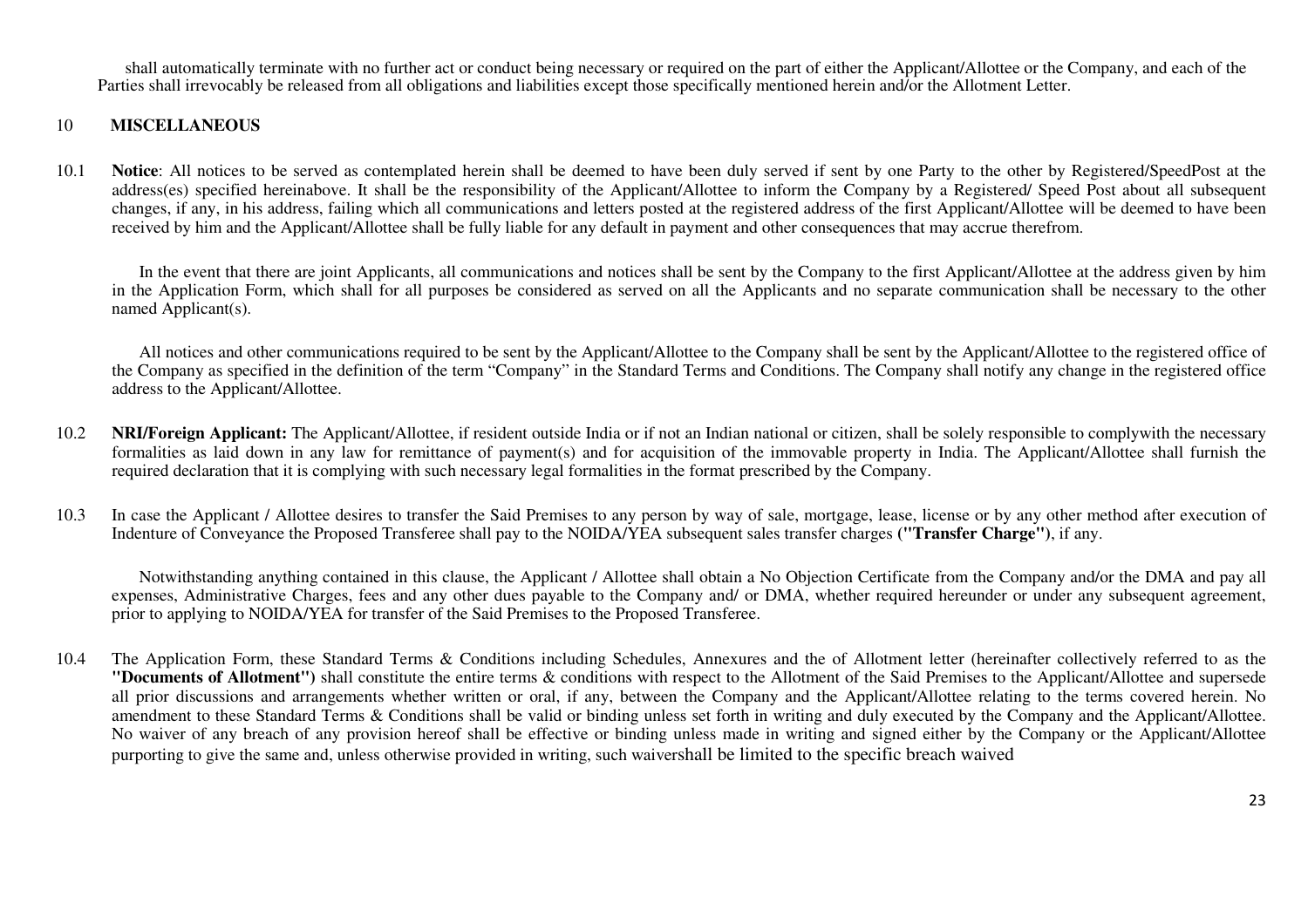- 10.5Governing Law and Jurisdiction: The Allotment shall be governed and interpreted by and construed in accordance with the laws of India and subject tothe provisions of Clause 10.8 hereof, the Courts at Gautam Budh Nagar, U.P., India shall have jurisdiction over all matters arising out of or relating to this Allotment.
- 10.6**Severability:** If any provision of these Terms & Conditions is determined to be invalid or unenforceable in whole or in part, such invalidity orunenforceability shall attach only to such provision or part of such provision and the remaining part of such provision and all other provisions hereofshall continue to remain in full force and effect.
- 10.7 **Rights of Third Parties:** Unless a contrary intention appears from the terms hereof, nothing expressed or implied herein is intended or shall be construedto confer upon or give any Person, other than the Company and the Applicant/Allottee any rights or remedies under or by reason of this Allotment or any transaction contemplated herein.
- 10.8**Dispute Resolution:** The Parties hereby agree that any and all disputes arising out of or in connection with or in relation hereto shall, in the first instance,be amicably settled between the Company and the Applicant/Allottee. In the event of disputes, claim and/or differences not being amicably resolved such disputes shall be referred to sole arbitration by a person nominated by the Chairman of the Company. The proceedings of the Arbitration shall be conducted in accordance with the provisions of the Arbitration & Conciliation Act, 1996, as amended from time to time, or any rules made there under. The venue of the arbitration shall be Noida, Uttar Pradesh, India. During the arbitration proceedings, the Company and the Applicant shall continue to perform their respective obligations under the Allotment.
- 10.9 **Overriding Effect:** In the event of any inconsistency between the Documents of Allotment and any prior document, instrument or agreement delivered inconnection with the transactions contemplated hereby, the Documents of Allotment shall prevail.

I/We hereby irrevocably accept and agree to abide by the aforesaid Standard Terms & Conditions.

.

Date \_\_\_\_\_\_\_\_\_\_\_\_\_\_\_\_\_\_\_ Signature (s) of Applicant (s)

Witnesses: 1 \_\_\_\_\_\_\_\_\_\_\_\_\_\_\_\_\_\_\_\_\_\_\_\_\_\_\_\_\_\_\_\_\_\_\_\_\_\_\_\_\_\_\_\_\_

 $2.$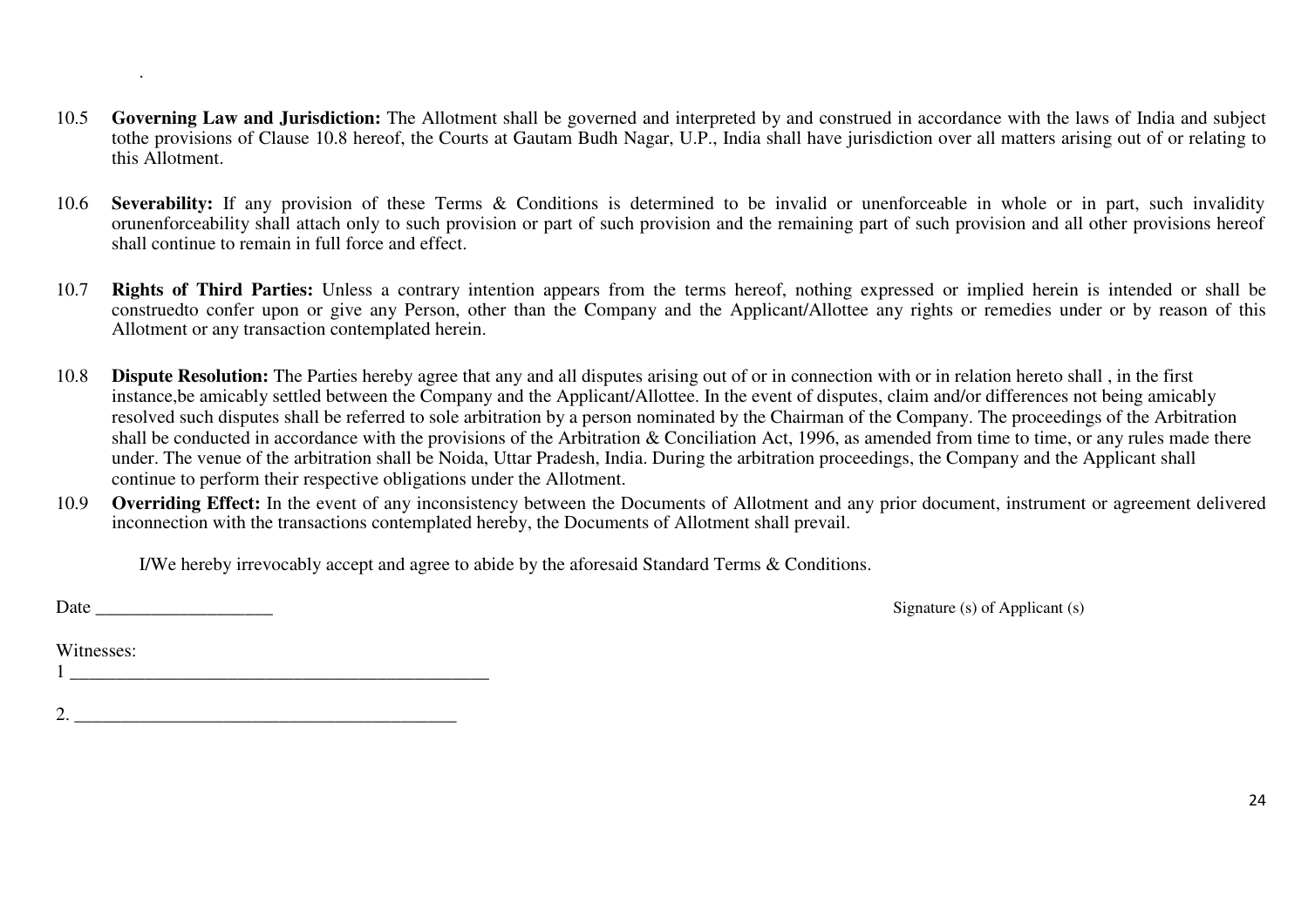### **SCHEDULE-1**

The Applicant / Allottee agrees to the following:

- Without prior written permission from the Company, not to erect or permit to be erected any tents, trailers, shacks, tanks or temporary or accessory buildings or structures. 1.
- 2.Without prior written permission from the Company, not to fix or place to the exterior of the Said Premises, any aerial, antenna, antenna poles/masts, citizen/amateur bond antenna.
- 3. Not to do anything or maintain in or outside the Said Premises or the Common Areas, anything which may become unsightly or a nuisance to Jaypee Greens Wish Town, Noida. In the event of a dispute, the decision of Head of Operations of Jaypee Greens Wish Town, Noida shall be final & binding.
- Not to permit growth or maintenance of any weeds or other unsightly growth upon any Unit and not to place or allow to be placed in public view in the Said 4.Premises or Outside, any refuse or unsightly object.
- Without prior written permission of the Company, not to permanently (or otherwise) enclose or convert to other use any driveways, parking lots, etc. 5.
- 6.Without prior written permission of the Company and the applicable Government Authorities, not to cut down or remove a living tree. If any such tree is cut down, destroyed or removed, the same shall be replaced at the cost and expense of the Applicant.
- 7. Not to keep or permit keeping at the driveway area of the Said Premises, any trash, garbage or other waste materials. To ensure that all waste shall be kept in garbage bins, which shall be kept in a neat condition & screened from public view. The garbage bins may not be placed outside the Said Premises or in the driveway area of any unit except for a reasonable period for the garbage pickup to be accomplished. To ensure that all trash, garbage & their containers are animal proof.
- 8. Not to increase the Said Premises in size by adding the adjoining Common Areas on which it abuts. The Applicant shall not change or attempt to change thedesigns & the dimensions of these Common Areas.
- 9.To ensure that all utility lines & wirings, including but not limited to, electrical lines, cables, telephone lines, water & sewerage located within the Said Premises shall be located underground/concealed.
- No Unit may be split or subdivided in any manner by a Unit owner, and a conveyance/transfer by Unit owner must include the entire lot. 10.
- 11. Not to sell or display or engage in any of the following:-
	- Illegal activity and/or goods, banned substances / services
	- Adult entertainment, obscene goods / services
	- Arms & ammunitions
	- Gambling services & lottery tickets etc
	- Livestock / wild animals / endangered species
	- Hazardous / restricted / regulated materials e.g. fire works
	- Liquor / alcoholic beverages through retail outlets / vends (excluding restaurants / bar)

12.To ensure that sales of Meat/ Meat Products shall be carried out only in the form of packaged/frozen goods and that there is no foul odour in common areas.

The Applicant/Allottee agrees that the Company may at its sole and absolute discretion alter, waive or modify any of the foregoing and other restrictions.

Signature (s) of Applicant (s)